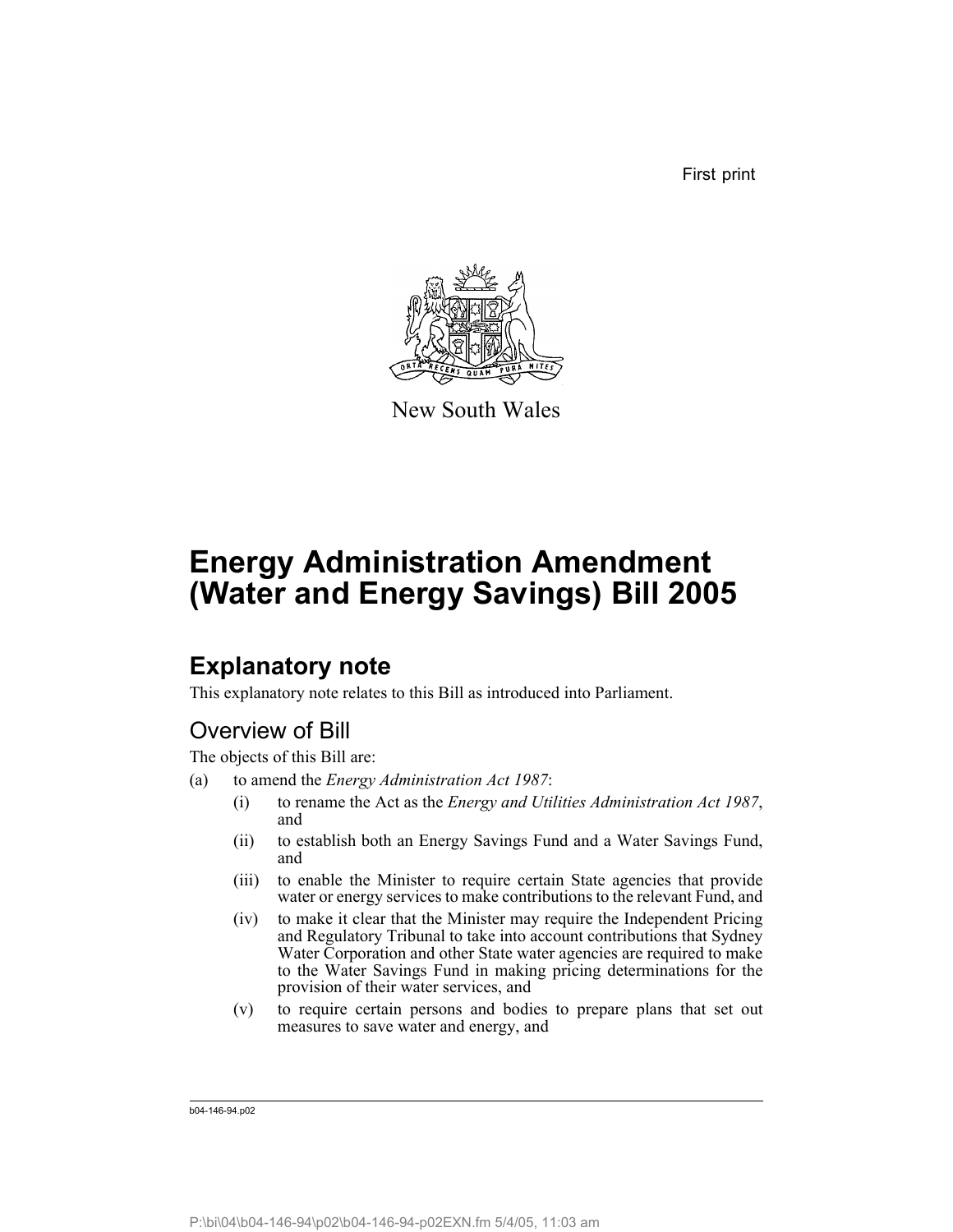Explanatory note

- (vi) to enable the Minister to establish advisory committees for the purpose of advising the Minister on the exercise of functions to be conferred on the Minister by the proposed Act, and
- (vii) to enable the Minister to require certain water and energy service providers to provide information to the Minister about the identity of persons and bodies to which the providers provide water or energy services, and
- (viii) to enact provisions relating to the service of documents, the delegation of functions and the liability of persons involved in or concerned in the management of corporations for offences committed by corporations, and
- (ix) to enact provisions of a savings or transitional nature, and
- (b) to make consequential amendments to the *Electricity Supply Act 1995* to enable the regulations under that Act to provide for the cost of contributions made by distribution network service providers to the Energy Savings Fund to be passed through to retail customers of electricity, and
- (c) to make further consequential amendments to other Acts and Regulations.

### Outline of provisions

**Clause 1** sets out the name (also called the short title) of the proposed Act.

**Clause 2** provides for the commencement of the proposed Act on a day or days to be appointed by proclamation.

**Clause 3** is a formal provision that gives effect to the amendments to the *Energy Administration Act 1987* set out in Schedule 1.

**Clause 4** is a formal provision that gives effect to the amendments to other Acts and Regulations set out in Schedule 2.

### **Schedule 1 Amendment of Energy Administration Act 1987**

**Schedule 1 [1]** amends section 1 of the *Energy Administration Act 1987* (*the Act*) to rename the Act as the *Energy and Utilities Administration Act 1987*.

**Schedule 1 [2]** inserts certain definitions in section 3 of the Act for terms that are used in provisions to be inserted by the proposed Act. In particular, the following terms are defined:

*State agency* is defined to mean:

- (a) a public or local authority constituted by or under an Act (including a local council), or
- (b) a Government Department, or
- (c) a statutory body representing the Crown, or

Explanatory note page 2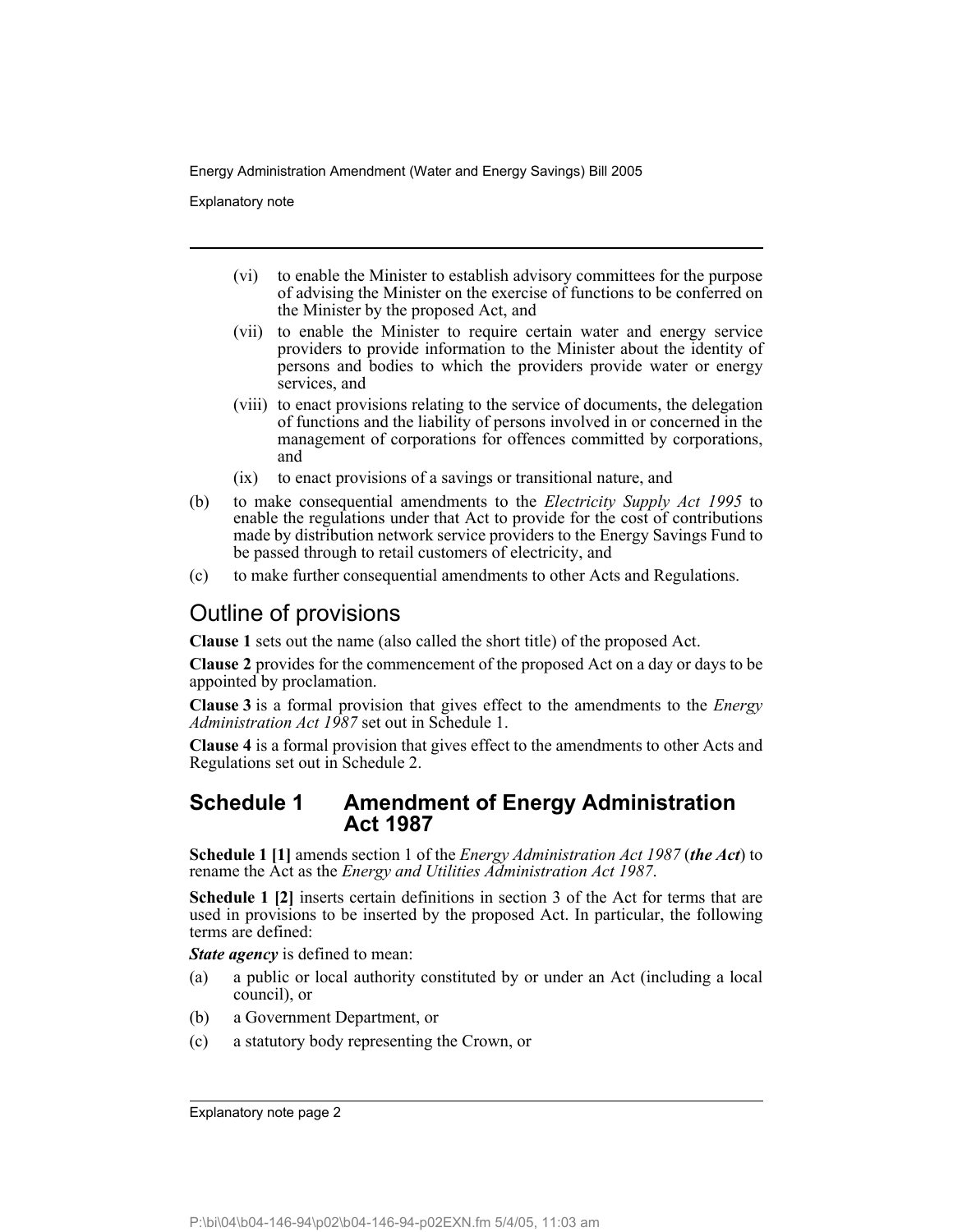Explanatory note

(d) a State owned corporation (including any subsidiary of a State owned corporation) within the meaning of the *State Owned Corporations Act 1989*.

*State water agency* is defined to mean:

- (a) Sydney Water Corporation, or
- (b) any other State agency prescribed by the regulations that provides any water service in a water savings area.

The term *water savings area* is defined to mean:

- (a) the area of operations of Sydney Water Corporation, or
- (b) any other area or areas of the State prescribed by the regulations for the purposes of the definition.

**Schedule 1 [3]** amends section 3 of the Act to provide that notes included in the Act are not to be treated as forming part of the Act.

**Schedule 1 [4] and [5]** amend section 5 of the Act to make it clear that the objects of the Act are not confined to matters relating to energy, but will also extend to matters relating to water following the amendments to be made by the proposed Act.

**Schedule 1 [6]** omits an obsolete provision dealing with the establishment of the Department of Energy (now called the Department of Energy, Utilities and Sustainability).

**Schedule 1 [7]** inserts proposed Part 6A (Water and energy savings) in the Act. The proposed Part contains the following provisions:

### **Division 1 (proposed sections 34A–34D)**

Proposed section 34A provides that following persons and bodies are *designated water users* for the purposes of the proposed Part:

- (a) any local council that has all or part of its local government area located within a water savings area,
- (b) any other person or body (or person or body belonging to a class of persons or bodies) prescribed by a savings order made under proposed section 34D that uses water in a water savings area.

Proposed section 34B provides that following persons and bodies are *designated energy users* for the purposes of the proposed Part:

- (a) any State agency,
- (b) any other person or body (or person or body belonging to a class of persons or bodies) prescribed by a savings order made under proposed section 34D that uses energy.

Proposed section 34C enables a savings order made under proposed section 34D to exempt specified persons and bodies (or specified classes of persons and bodies) from any or all of the provisions of proposed Part 6A or the regulations relating to designated water users or designated energy users (or both).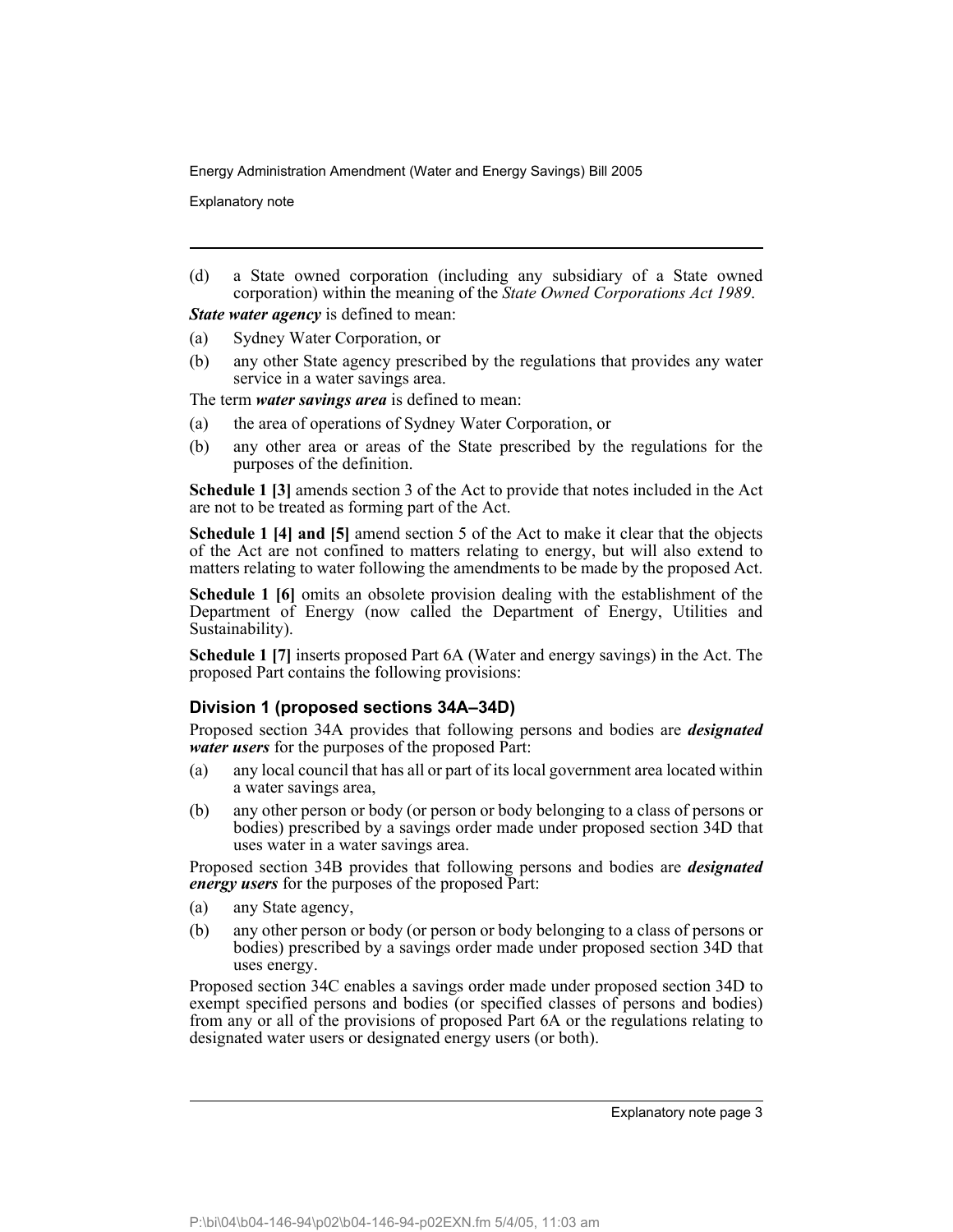Explanatory note

Proposed section 34D enables the Minister, by order published in the Gazette, to make provision for any matter that is required or permitted to be prescribed or otherwise dealt with by a savings order. Any such order will need to be tabled in Parliament and will be disallowable in the same way as a statutory rule.

### **Division 2 (proposed sections 34E–34J)**

Proposed section 34E establishes the Water Savings Fund.

Proposed section 34F sets out the purposes of the Water Savings Fund.

Proposed section 34G specifies what money must be, or may be, paid into the Water Savings Fund.

Proposed section 34H specifies when money can be paid out of the Water Savings Fund. In particular, it provides that money may be paid out of the Fund with the approval of the Minister to fund all or any part of the cost of any water savings measure that the Minister is satisfied promotes a purpose of the Fund.

Proposed section 34I enables the Minister to invest money that is held in the Water Savings Fund.

Proposed section 34J enables the Minister, by order published in the Gazette, to require any one or more State water agencies to make annual contributions for a specified financial year to the Water Savings Fund. The proposed section also makes it clear that the Minister may require the Independent Pricing and Regulatory Tribunal to take into account contributions that a State water agency is required to make to the Fund in making pricing determinations for the provision of its water services.

### **Division 3 (proposed sections 34K–34P)**

Proposed section 34K establishes the Energy Savings Fund.

Proposed section 34L sets out the purposes of the Energy Savings Fund.

Proposed section 34M specifies what money must be, or may be, paid into the Energy Savings Fund.

Proposed section 34N specifies when money can be paid out of the Energy Savings Fund. In particular, it provides that money may be paid out of the Fund with the approval of the Minister to fund all or any part of the cost of any energy savings measure that the Minister is satisfied promotes a purpose of the Fund.

Proposed section 34O enables the Minister to invest money that is held in the Energy Savings Fund.

Proposed section 34P enables the Minister, by order published in the Gazette, to require any one or more distribution network service providers (within the meaning of the *Electricity Supply Act 1995*) to make annual contributions for a specified financial year to the Fund.

Explanatory note page 4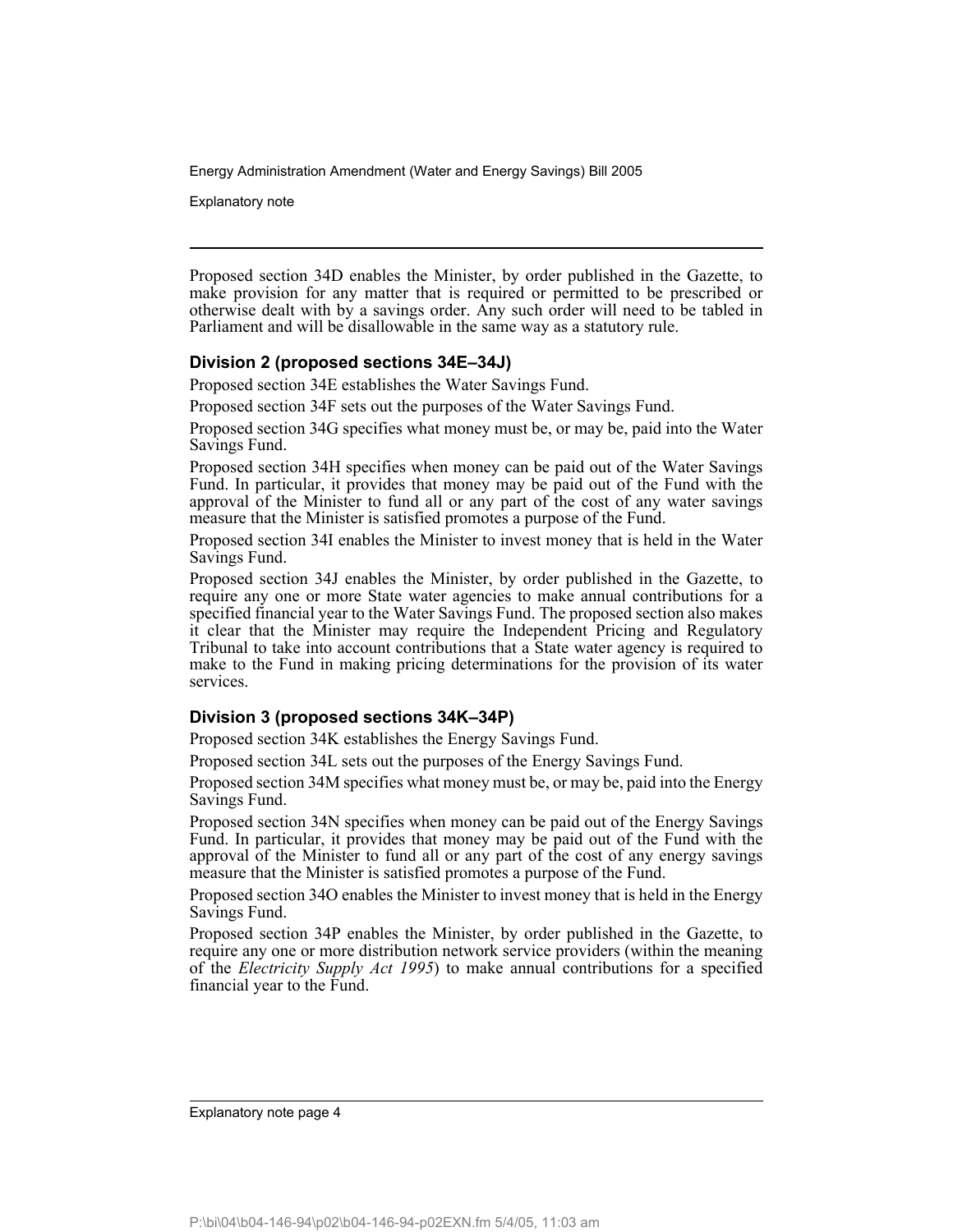Explanatory note

### **Division 4 (proposed sections 34Q–34V)**

Proposed section 34Q requires designated water users and designated energy users to prepare draft water savings action plans and draft energy savings action plans respectively and to submit those plans to the Minister for approval.

Proposed section 34R specifies the matters that must be set out in a draft water savings action plan or draft energy savings action plan. The proposed section also enables the Minister to issue guidelines concerning the preparation of such plans.

Proposed section 34S enables the Minister to approve savings action plans (whether with or without alterations).

Proposed section 34T provides that an approved savings action plan has effect for a period of 4 years.

Proposed section 34U provides for the amendment, replacement and revocation of approved savings action plans.

Proposed section 34V makes it an offence for a designated water user or designated energy user not to prepare and submit a savings action plan in accordance with the provisions of the Division. The maximum penalty for such an offence will be 50 penalty units (currently, \$5,500). However, nothing in the Division will require a designated water user or designated energy user to implement any savings measures specified in a savings action plan submitted by the user and approved under the Division unless the regulations so provide.

### **Division 5 (proposed section 34W)**

Proposed section 34W enables the Minister to establish standing or special committees for the purpose of advising the Minister on the exercise of the Minister's functions under the proposed Part.

**Schedule 1 [8] and [9]** amend section 40 of the Act to enable the Minister to require certain water and energy service providers to provide information to the Minister about the identity of persons and bodies to which the providers provide water or energy services. The amended section will also provide that the disclosure of such information will not expose a water or energy service provider to civil liability of any kind.

**Schedule 1 [10]** amends section 41 (Disclosure of information) of the Act to make it clear that nothing in that section or any other Act or law prevents the Minister from disclosing information about the identity of energy and water users given to the Minister under section 40 (as amended by Schedule 1 [8] and [9]) where that information is provided to indicate why persons or bodies have been, or are to be, prescribed as designated water users or designated energy users by a savings order.

**Schedule 1 [11]** inserts section 43A in the Act to make provision for how documents are to be served for the purposes of the proposed Act.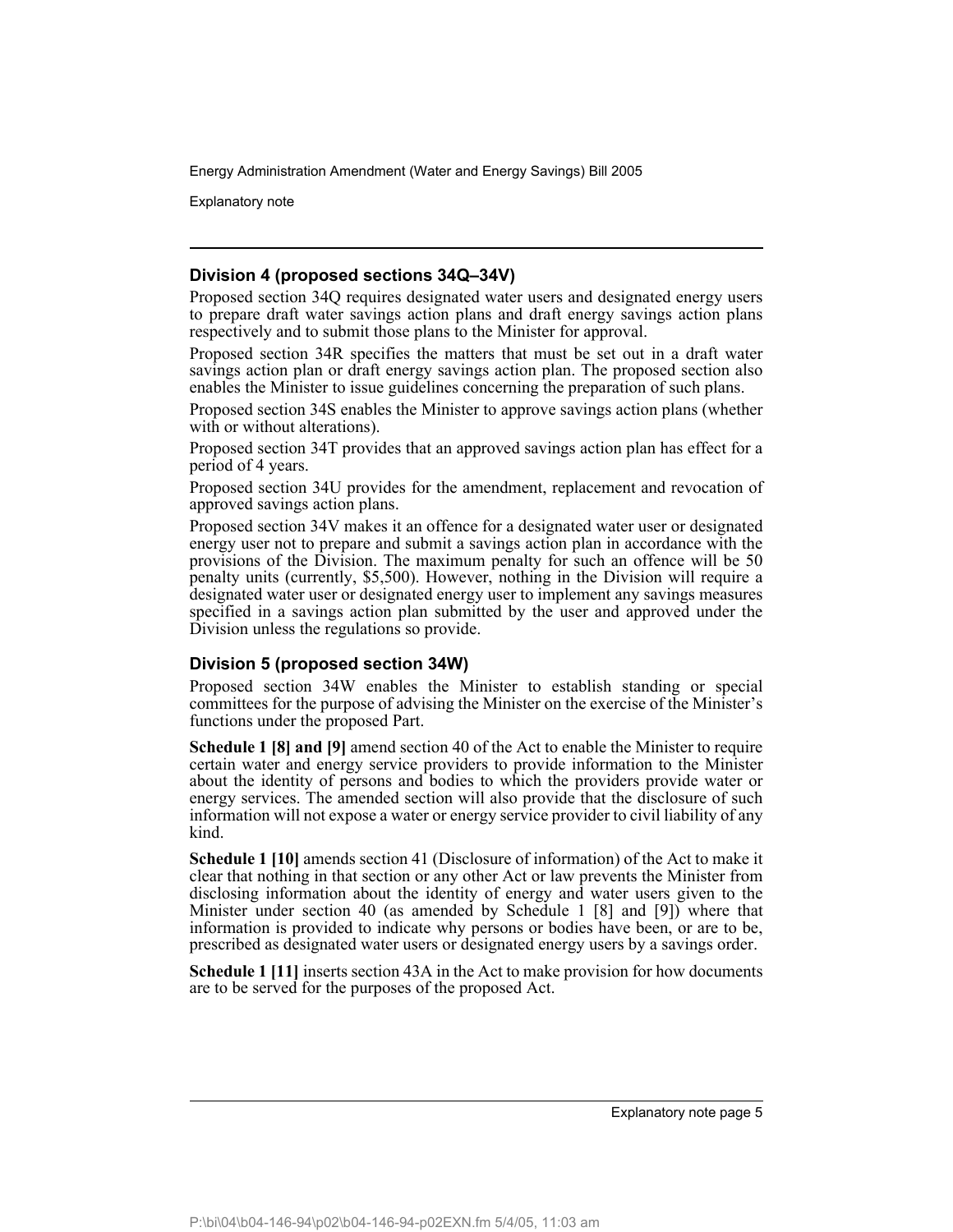Explanatory note

**Schedule 1 [12]** re-enacts section 45 of the Act to enable the Minister, as well as the Energy Corporation of New South Wales (the *Corporation*) and the Director-General of the Department of Energy, Utilities and Sustainability (the *Director-General*), to delegate his or her functions under the Act.

**Schedule 1 [13]** amends section 46A of the Act (which is to be inserted in the Act by the *Electricity (Consumer Safety) Act 2004*) to enable the Director-General, as well as the Corporation, to authorise persons to issue penalty notices under that section.

**Schedule 1 [14]** inserts section 47A in the Act. The new section provides that if a corporation contravenes any provision of the Act or the regulations, each director or other person concerned in the management of the corporation is also taken to have contravened the provision if the director or person knowingly authorised or permitted the contravention.

**Schedule 1 [15]** amends clause 1 of Schedule 2 to the Act to enable the Governor to make regulations of a savings or transitional nature consequent on the enactment of the proposed Act.

**Schedule 1 [16]** inserts a new Part in Schedule 2 to the Act which contains provisions of a savings or transitional nature.

### **Schedule 2 Consequential amendment of other Acts and Regulations**

**Schedule 2.4** amends the *Electricity Supply Act 1995*:

- (a) to enable regulations made under that Act to make provision for contributions that distribution network service providers are required to make to the Energy Savings Fund to be passed through to retail customers of electricity, and
- (b) to enable the Governor to make regulations of a savings or transitional nature consequent on the amendment of that Act by the proposed Act.

**Schedule 2.1–2.3 and 2.5–2.10** make amendments to other Acts and Regulations that are consequential on the renaming of the *Energy Administration Act 1987* as the *Energy and Utilities Administration Act 1987*.

Explanatory note page 6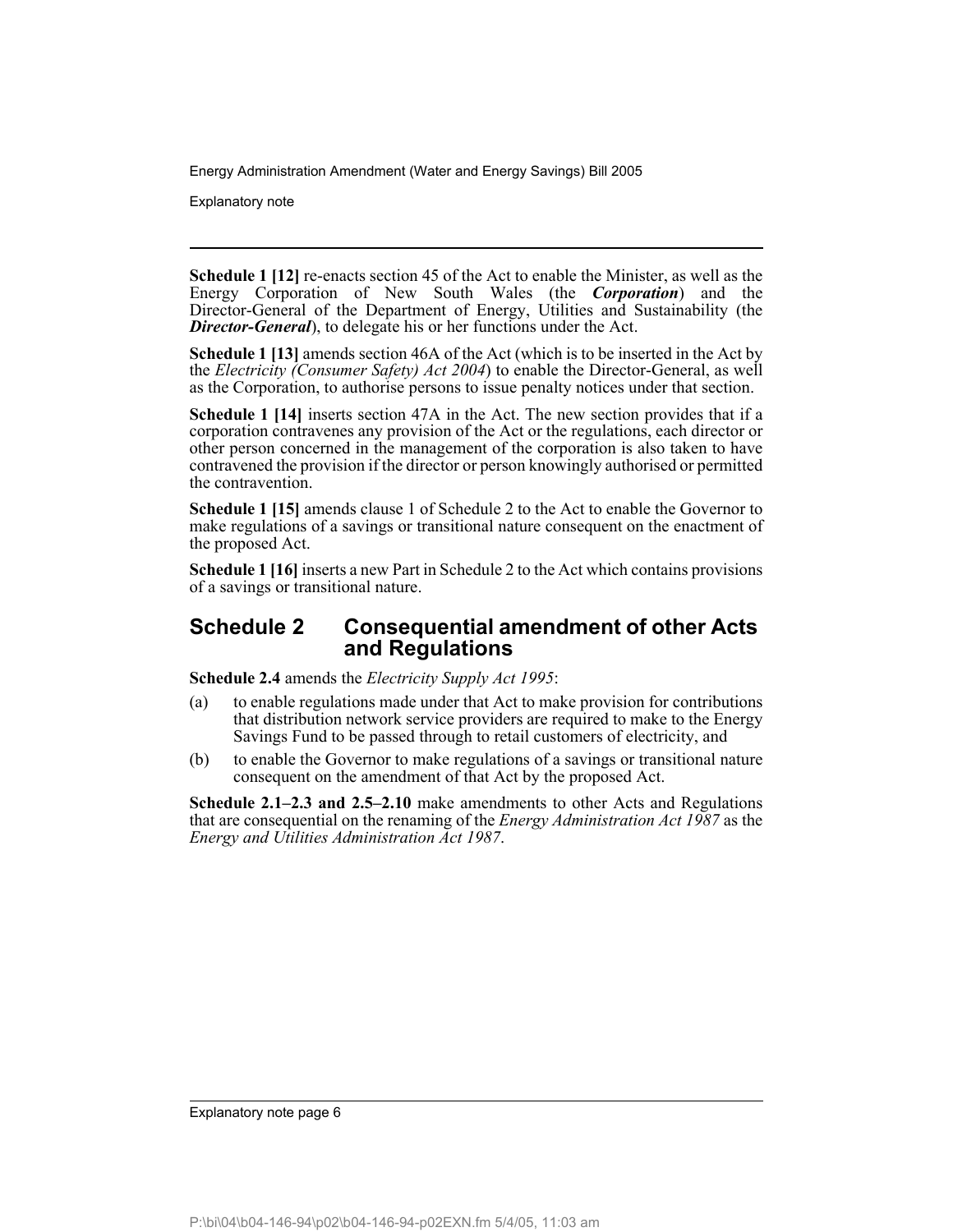First print



New South Wales

# **Energy Administration Amendment (Water and Energy Savings) Bill 2005**

## **Contents**

|            |                                                       | Page |
|------------|-------------------------------------------------------|------|
|            | Name of Act                                           |      |
|            | Commencement                                          |      |
|            | Amendment of Energy Administration Act 1987 No 103    | 2    |
| 4          | Consequential amendment of other Acts and Regulations | 2    |
| Schedule 1 | Amendment of Energy Administration Act 1987           | 3    |
| Schedule 2 | Consequential amendment of other Acts and Regulations | -21  |
|            |                                                       |      |

b04-146-94.p02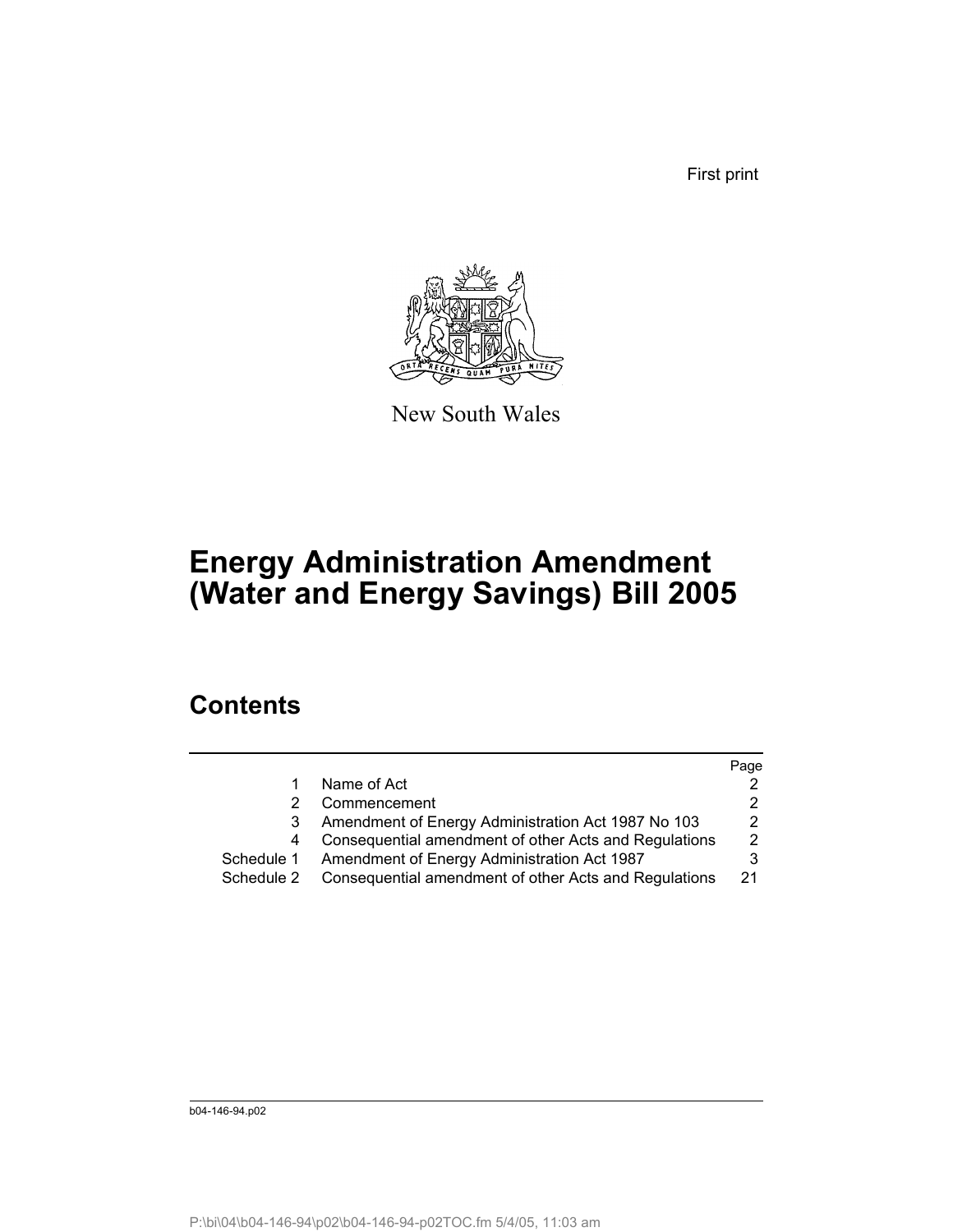**Contents** 

Page

Contents page 2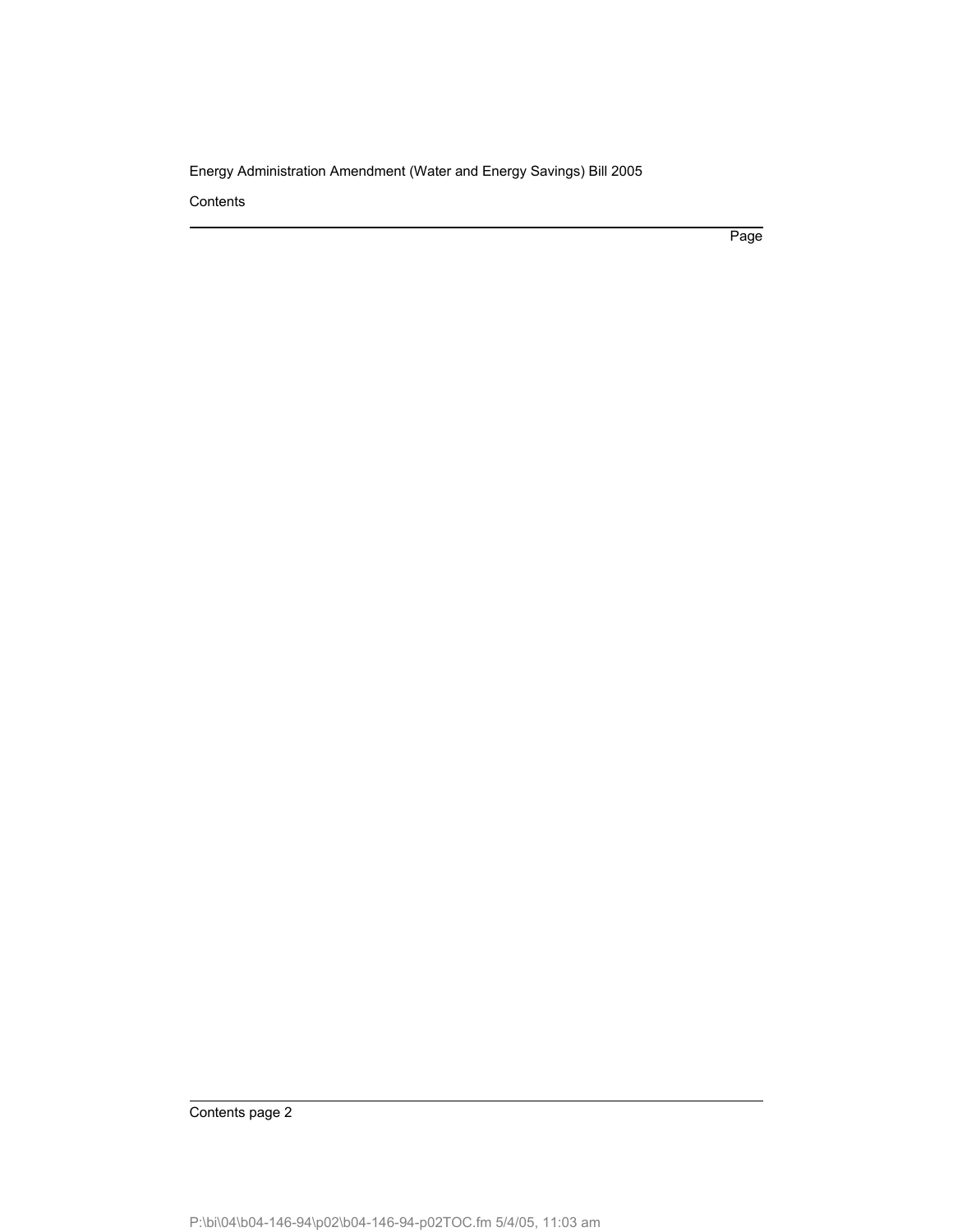

New South Wales

No , 2005

### **A Bill for**

An Act to amend the *Energy Administration Act 1987* to promote savings in water and energy use; to make consequential amendments to certain other Acts and Regulations; and for other purposes.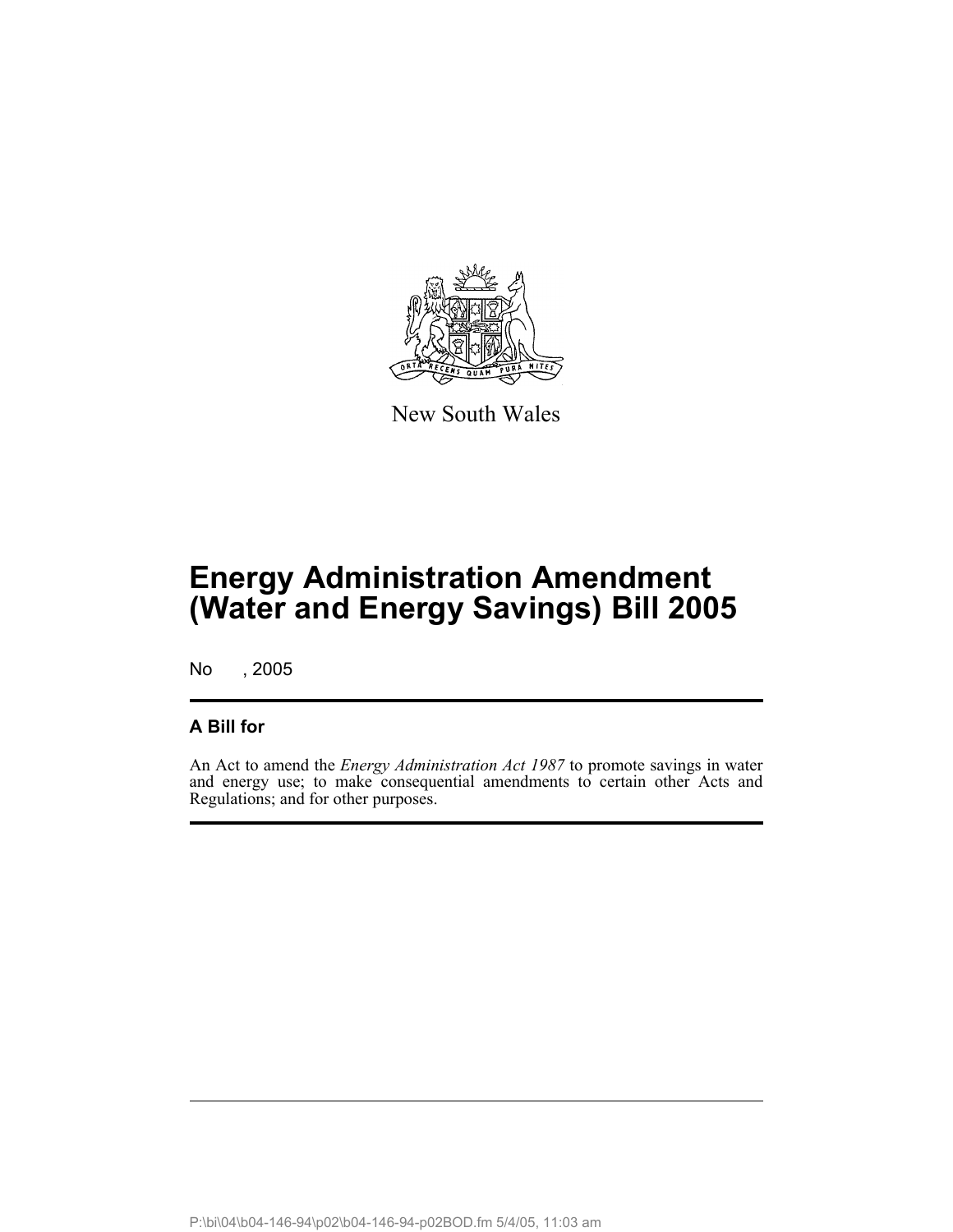|              |             | The Legislature of New South Wales enacts:                                                                                                                    | $\mathbf{1}$        |  |  |  |
|--------------|-------------|---------------------------------------------------------------------------------------------------------------------------------------------------------------|---------------------|--|--|--|
| 1            | Name of Act |                                                                                                                                                               |                     |  |  |  |
|              |             | This Act is the <i>Energy Administration Amendment (Water and Energy</i><br>Savings) Act 2005.                                                                | 3<br>$\overline{4}$ |  |  |  |
| $\mathbf{2}$ |             | Commencement                                                                                                                                                  | 5                   |  |  |  |
|              | (1)         | This Act commences on a day or days to be appointed by proclamation,<br>subject to this section.                                                              | 6<br>$\overline{7}$ |  |  |  |
|              | (2)         | A day may not be appointed under subsection (1) for the<br>commencement of:                                                                                   | 8<br>9              |  |  |  |
|              |             | Schedule 1 [13] on a day that is earlier than the day on which<br>(a)<br>Schedule 3 [5] to the <i>Electricity (Consumer Safety) Act 2004</i><br>commences, or | 10<br>11<br>12      |  |  |  |
|              |             | Schedule 2.3 on a day that is earlier than the day on which<br>(b)<br>Schedule 4.3 [2] to the <i>Electricity (Consumer Safety) Act 2004</i><br>commences, or  | 13<br>14<br>15      |  |  |  |
|              |             | Schedule 2.6 on a day that is earlier than the day on which<br>(c)<br>Schedule 4.8 to the <i>Electricity (Consumer Safety) Act 2004</i><br>commences.         | 16<br>17<br>18      |  |  |  |
| 3            |             | Amendment of Energy Administration Act 1987 No 103                                                                                                            | 19                  |  |  |  |
|              |             | The <i>Energy Administration Act 1987</i> is amended as set out in<br>Schedule 1.                                                                             | 20<br>21            |  |  |  |
| 4            |             | <b>Consequential amendment of other Acts and Regulations</b>                                                                                                  | 22                  |  |  |  |
|              |             | The Acts and Regulations specified in Schedule 2 are amended as set<br>out in that Schedule.                                                                  | 23<br>24            |  |  |  |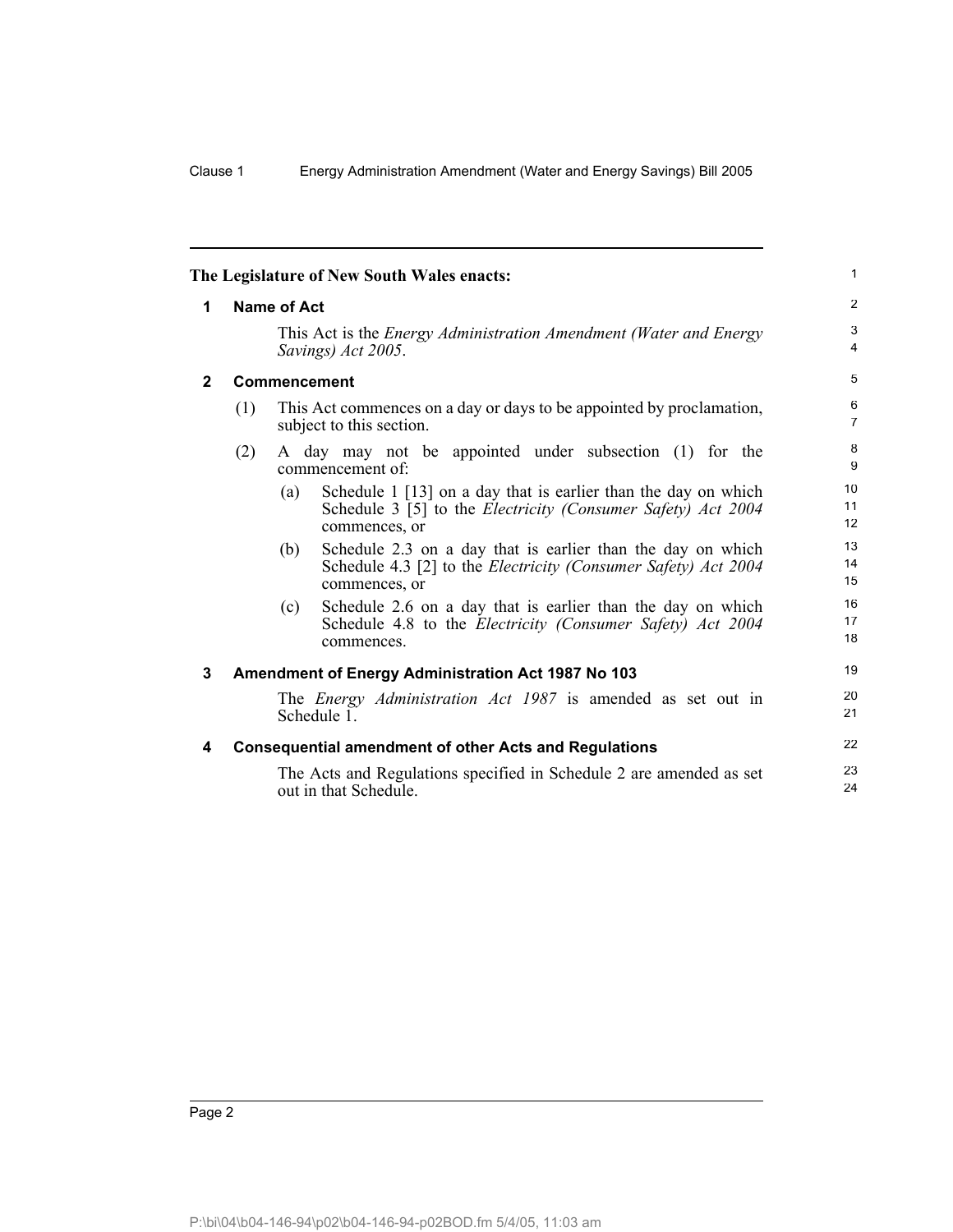Amendment of Energy Administration Act 1987 Material Contract Schedule 1

1 2

### **Schedule 1 Amendment of Energy Administration Act 1987**

|     | (Section 3)                                                                                                                                                    | 3              |
|-----|----------------------------------------------------------------------------------------------------------------------------------------------------------------|----------------|
| [1] | <b>Section 1 Name of Act</b>                                                                                                                                   | 4              |
|     | Omit "Energy Administration Act 1987".                                                                                                                         | 5              |
|     | Insert instead "Energy and Utilities Administration Act 1987".                                                                                                 | 6              |
| [2] | <b>Section 3 Definitions</b>                                                                                                                                   | 7              |
|     | Insert in alphabetical order in section $3(1)$ :                                                                                                               | 8              |
|     | <i>area of operations</i> , in relation to Sydney Water Corporation, has<br>the same meaning as it has in the Sydney Water Act 1994.                           | 9<br>10        |
|     | <i>designated energy users</i> —see section 34B.                                                                                                               | 11             |
|     | designated water users-see section 34A.                                                                                                                        | 12             |
|     | <i>distribution network service provider</i> has the same meaning as it<br>has in the <i>Electricity Supply Act 1995</i> .                                     | 13<br>14       |
|     | <i>energy savings action plan</i> means a savings action plan relating<br>to the use of energy.                                                                | 15<br>16       |
|     | <b>Energy Savings Fund</b> means the Energy Savings Fund<br>established under section 34K.                                                                     | 17<br>18       |
|     | <i>energy service</i> includes the supply or distribution of energy.                                                                                           | 19             |
|     | <i>financial year</i> means the year commencing 1 July.                                                                                                        | 20             |
|     | <b>local government area</b> , in relation to a local council, means the<br>area within the meaning of the <i>Local Government Act 1993</i> of the<br>council. | 21<br>22<br>23 |
|     | savings action plan means a savings action plan prepared under<br>Division 4 of Part 6A.                                                                       | 24<br>25       |
|     | savings measure, in relation to energy or water, means a<br>program, project or other measure:                                                                 | 26<br>27       |
|     | to reduce the use of, or demand for, energy or water, or<br>(a)                                                                                                | 28             |
|     | to promote awareness or acceptance of the need to reduce<br>(b)<br>the use of energy or water.                                                                 | 29<br>30       |
|     | savings order means an order made under section 34D.                                                                                                           | 31             |
|     | State agency means:                                                                                                                                            | 32             |
|     | a public or local authority constituted by or under an Act<br>(a)<br>(including a local council), or                                                           | 33<br>34       |
|     | a Government Department, or<br>(b)                                                                                                                             | 35             |
|     | a statutory body representing the Crown, or<br>(c)                                                                                                             | 36             |
|     |                                                                                                                                                                |                |

Page 3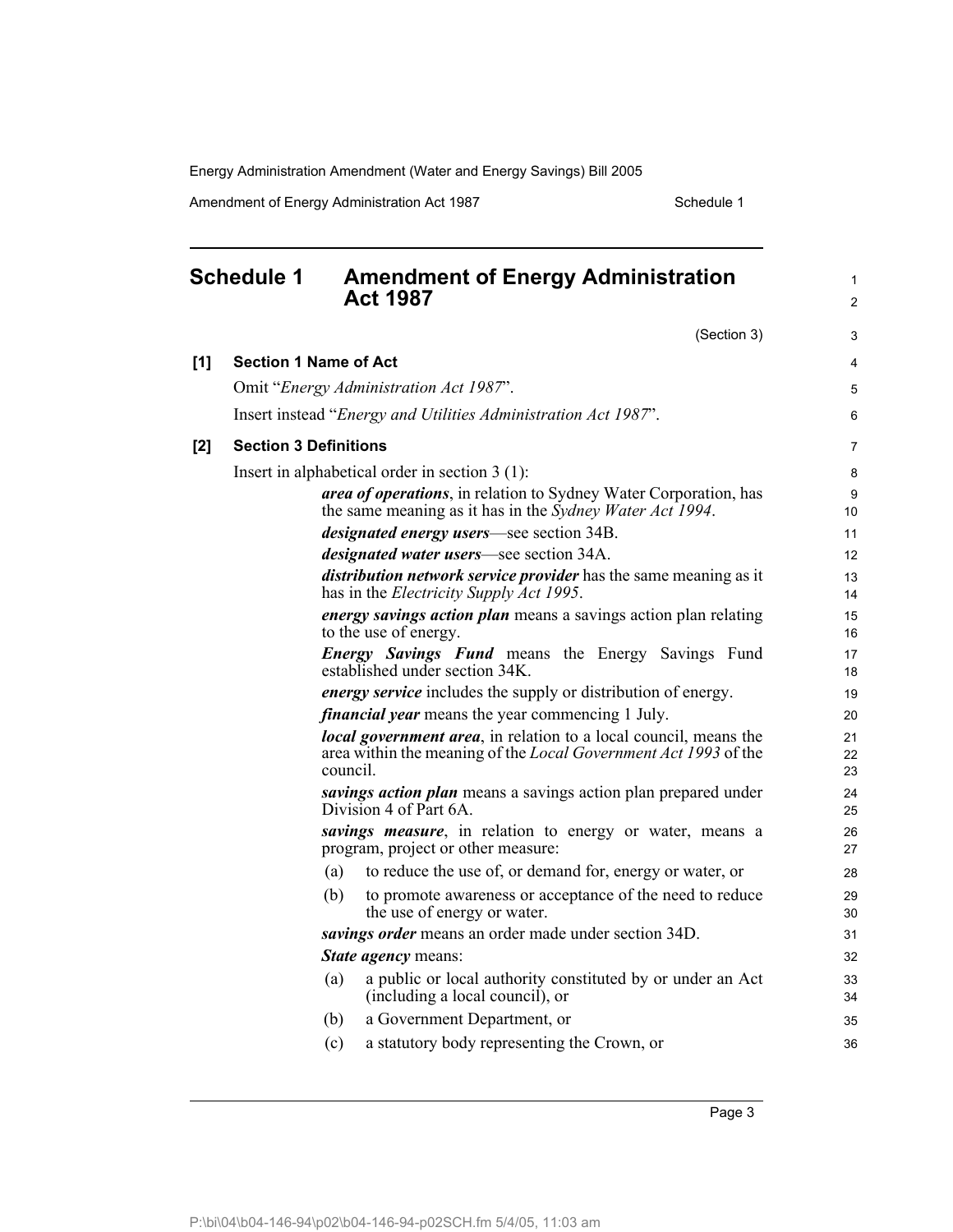### Schedule 1 Amendment of Energy Administration Act 1987

|     |                               | (d) | a State owned corporation (including any subsidiary of a<br>State owned corporation) within the meaning of the State<br>Owned Corporations Act 1989. | $\mathbf{1}$<br>$\overline{\mathbf{c}}$<br>3 |
|-----|-------------------------------|-----|------------------------------------------------------------------------------------------------------------------------------------------------------|----------------------------------------------|
|     |                               |     | State water agency means:                                                                                                                            | 4                                            |
|     |                               | (a) | Sydney Water Corporation, or                                                                                                                         | 5                                            |
|     |                               | (b) | any other State agency prescribed by the regulations that<br>provides any water service in a water savings area.                                     | 6<br>7                                       |
|     |                               |     | <i>water savings action plan</i> means a savings action plan relating to<br>the use of water.                                                        | 8<br>9                                       |
|     |                               |     | water savings area means:                                                                                                                            | 10                                           |
|     |                               | (a) | the area of operations of Sydney Water Corporation, or                                                                                               | 11                                           |
|     |                               | (b) | any other area or areas of the State prescribed by the<br>regulations for the purposes of this definition.                                           | 12<br>13                                     |
|     |                               |     | <b>Water Savings Fund</b> means the Water Savings Fund established<br>under section 34E.                                                             | 14<br>15                                     |
|     |                               |     | <i>water service</i> includes any of the following:                                                                                                  | 16                                           |
|     |                               | (a) | the storage or supply of water,                                                                                                                      | 17                                           |
|     |                               | (b) | the disposal of waste water,                                                                                                                         | 18                                           |
|     |                               | (c) | the provision of a sewerage, stormwater or drainage<br>service.                                                                                      | 19<br>20                                     |
| [3] | Section 3 (4)                 |     |                                                                                                                                                      | 21                                           |
|     | Insert after section $3(3)$ : |     |                                                                                                                                                      | 22                                           |
|     | (4)                           |     | Notes included in this Act do not form part of this Act.                                                                                             | 23                                           |
| [4] | <b>Section 5 Objects</b>      |     |                                                                                                                                                      | 24                                           |
|     |                               |     | Insert "in relation to energy" after "The objects of this Act" in section 5 (1).                                                                     | 25                                           |
| [5] | Section 5 (3)                 |     |                                                                                                                                                      | 26                                           |
|     | Insert after section $5(2)$ : |     |                                                                                                                                                      | 27                                           |
|     | (3)                           |     | The objects of this Act in relation to water are:                                                                                                    | 28                                           |
|     |                               | (a) | to reduce the demand for water in water savings areas, and                                                                                           | 29                                           |
|     |                               | (b) | to stimulate investment in innovative water savings<br>measures for use in water savings areas, and                                                  | 30<br>31                                     |
|     |                               | (c) | to increase public awareness and acceptance of the need to<br>save water in water savings areas, and                                                 | 32<br>33                                     |
|     |                               | (d) | to improve access to a wider range of water saving<br>technologies in water savings areas, and                                                       | 34<br>35                                     |
|     |                               |     |                                                                                                                                                      |                                              |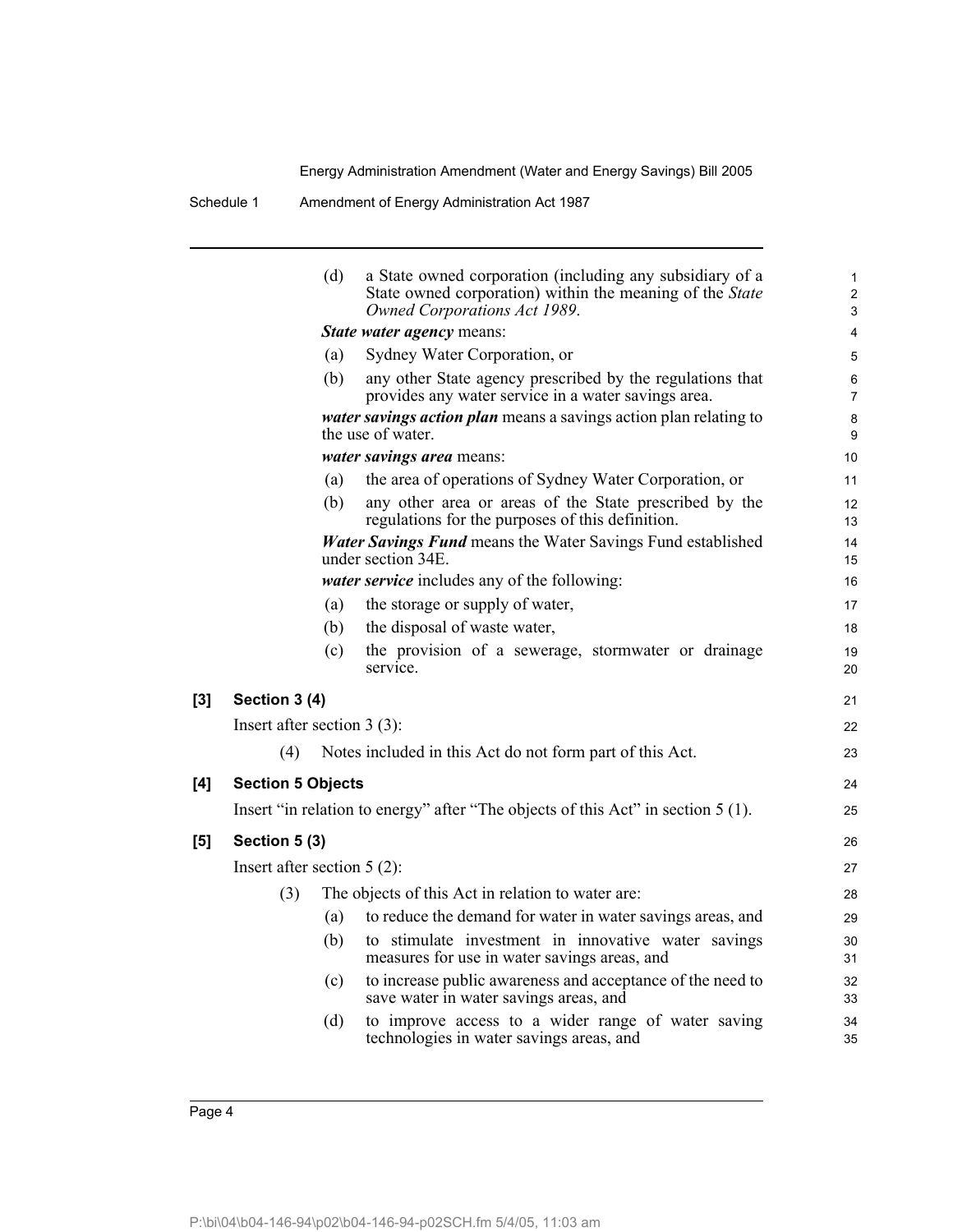| Amendment of Energy Administration Act 1987 | Schedule 1 |
|---------------------------------------------|------------|
|---------------------------------------------|------------|

|     |         |                      | (e) | to encourage the use of non-potable water in water savings<br>areas as an alternative to potable water.                                                                                                                                                  | 1<br>$\overline{c}$  |
|-----|---------|----------------------|-----|----------------------------------------------------------------------------------------------------------------------------------------------------------------------------------------------------------------------------------------------------------|----------------------|
| [6] |         |                      |     | <b>Section 6 Establishment of the Department</b>                                                                                                                                                                                                         | 3                    |
|     |         | Omit the section.    |     |                                                                                                                                                                                                                                                          | 4                    |
| [7] | Part 6A |                      |     |                                                                                                                                                                                                                                                          | 5                    |
|     |         | Insert after Part 6: |     |                                                                                                                                                                                                                                                          | 6                    |
|     |         |                      |     | Part 6A Water and energy savings                                                                                                                                                                                                                         | 7                    |
|     |         | <b>Division 1</b>    |     | <b>General</b>                                                                                                                                                                                                                                           | 8                    |
|     | 34A     |                      |     | <b>Designated water users</b>                                                                                                                                                                                                                            | 9                    |
|     |         |                      |     | The following persons and bodies are <i>designated water users</i> for<br>the purposes of this Part:                                                                                                                                                     | 10<br>11             |
|     |         |                      | (a) | any local council that has all or part of its local government<br>area located within a water savings area,                                                                                                                                              | 12<br>13             |
|     |         |                      | (b) | any other person or body (or person or body belonging to<br>a class of persons or bodies) prescribed by a savings order<br>that uses water in a water savings area.                                                                                      | 14<br>15<br>16       |
|     | 34B     |                      |     | <b>Designated energy users</b>                                                                                                                                                                                                                           | 17                   |
|     |         |                      |     | The following persons and bodies are <i>designated energy users</i><br>for the purposes of this Part:                                                                                                                                                    | 18<br>19             |
|     |         |                      | (a) | any State agency,                                                                                                                                                                                                                                        | 20                   |
|     |         |                      | (b) | any other person or body (or person or body belonging to<br>a class of persons or bodies) prescribed by a savings order<br>that uses energy.                                                                                                             | 21<br>22<br>23       |
|     | 34C     | <b>Exemptions</b>    |     |                                                                                                                                                                                                                                                          | 24                   |
|     |         |                      |     | A savings order may exempt specified persons and bodies (or<br>specified classes of persons and bodies) from any or all of the<br>provisions of this Part or the regulations relating to designated<br>water users or designated energy users (or both). | 25<br>26<br>27<br>28 |
|     |         |                      |     |                                                                                                                                                                                                                                                          |                      |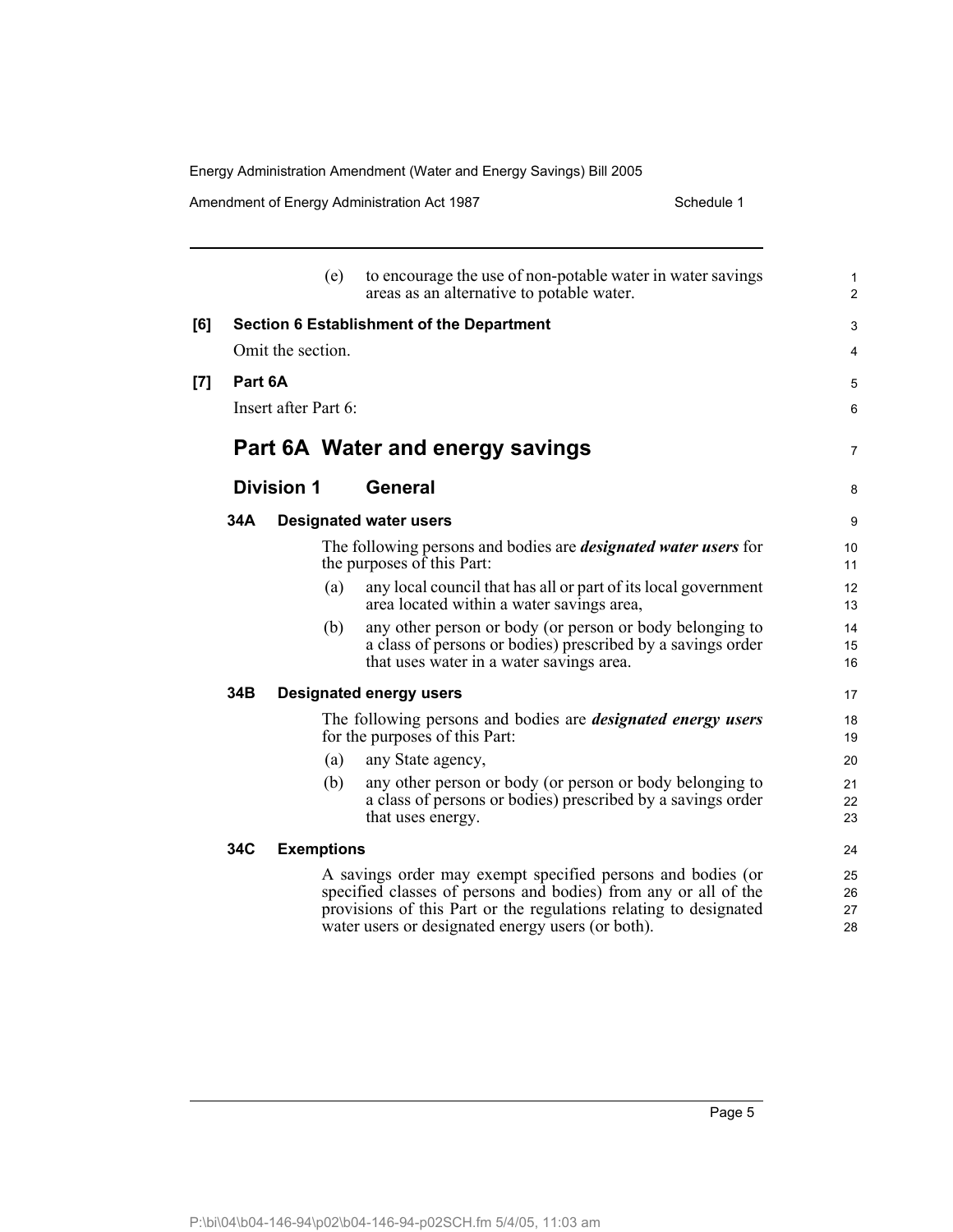Schedule 1 Amendment of Energy Administration Act 1987

### **34D Savings orders**

| 34D | <b>Savings orders</b> |     |                                                                                                                                                                                                                                                                                                                                                                                                                               |                                                           |  |  |  |
|-----|-----------------------|-----|-------------------------------------------------------------------------------------------------------------------------------------------------------------------------------------------------------------------------------------------------------------------------------------------------------------------------------------------------------------------------------------------------------------------------------|-----------------------------------------------------------|--|--|--|
|     | (1)<br>(2)            |     | The Minister may, by order published in the Gazette, make<br>provision for any matter that is required or permitted to be<br>prescribed or otherwise dealt with by a savings order under a<br>provision of this Act.<br>Note. The Minister may amend or repeal an order made under this<br>section. See section 43 of the Interpretation Act 1987.<br>Sections 40, 41 and 42 of the <i>Interpretation Act 1987</i> apply to a | $\overline{2}$<br>3<br>4<br>5<br>6<br>$\overline{7}$<br>8 |  |  |  |
|     |                       |     | savings order in the same way as they apply to a statutory rule.                                                                                                                                                                                                                                                                                                                                                              | 9                                                         |  |  |  |
|     | <b>Division 2</b>     |     | <b>Water Savings Fund</b>                                                                                                                                                                                                                                                                                                                                                                                                     | 10                                                        |  |  |  |
| 34E |                       |     | <b>Establishment of Water Savings Fund</b>                                                                                                                                                                                                                                                                                                                                                                                    | 11                                                        |  |  |  |
|     |                       |     | There is to be established in the Special Deposits Account a fund<br>called the "Water Savings Fund".                                                                                                                                                                                                                                                                                                                         | 12<br>13                                                  |  |  |  |
| 34F |                       |     | <b>Purposes of Water Savings Fund</b>                                                                                                                                                                                                                                                                                                                                                                                         | 14                                                        |  |  |  |
|     |                       |     | The purposes of the Water Savings Fund are:                                                                                                                                                                                                                                                                                                                                                                                   | 15                                                        |  |  |  |
|     |                       | (a) | to provide funding to encourage water savings and the<br>recycling of water in water savings areas, and                                                                                                                                                                                                                                                                                                                       | 16<br>17                                                  |  |  |  |
|     |                       | (b) | to provide funding to reduce the demand for water in water<br>savings areas, and                                                                                                                                                                                                                                                                                                                                              | 18<br>19                                                  |  |  |  |
|     |                       | (c) | to provide funding to stimulate investment in innovative<br>water savings measures for use in water savings areas, and                                                                                                                                                                                                                                                                                                        | 20<br>21                                                  |  |  |  |
|     |                       | (d) | to provide funding to increase public awareness and<br>acceptance of the importance of water savings measures in<br>water savings areas.                                                                                                                                                                                                                                                                                      | 22<br>23<br>24                                            |  |  |  |
| 34G |                       |     | <b>Payments into Water Savings Fund</b>                                                                                                                                                                                                                                                                                                                                                                                       | 25                                                        |  |  |  |
|     | (1)                   |     | There is payable into the Water Savings Fund:                                                                                                                                                                                                                                                                                                                                                                                 | 26                                                        |  |  |  |
|     |                       | (a) | all money received from contributions required to be made<br>to the Fund under section 34J, and                                                                                                                                                                                                                                                                                                                               | 27<br>28                                                  |  |  |  |
|     |                       | (b) | all money advanced by the Treasurer for the Fund, and                                                                                                                                                                                                                                                                                                                                                                         | 29                                                        |  |  |  |
|     |                       | (c) | all money appropriated by Parliament for the purposes of<br>the Fund, and                                                                                                                                                                                                                                                                                                                                                     | 30<br>31                                                  |  |  |  |
|     |                       | (d) | the proceeds of the investment of money in the Fund, and                                                                                                                                                                                                                                                                                                                                                                      | 32                                                        |  |  |  |
|     |                       | (e) | all money directed or authorised to be paid into the Fund<br>by or under this or any other Act or law, and                                                                                                                                                                                                                                                                                                                    | 33<br>34                                                  |  |  |  |
|     |                       | (f) | all money received from voluntary contributions to the<br>Fund made by any other person or body.                                                                                                                                                                                                                                                                                                                              | 35<br>36                                                  |  |  |  |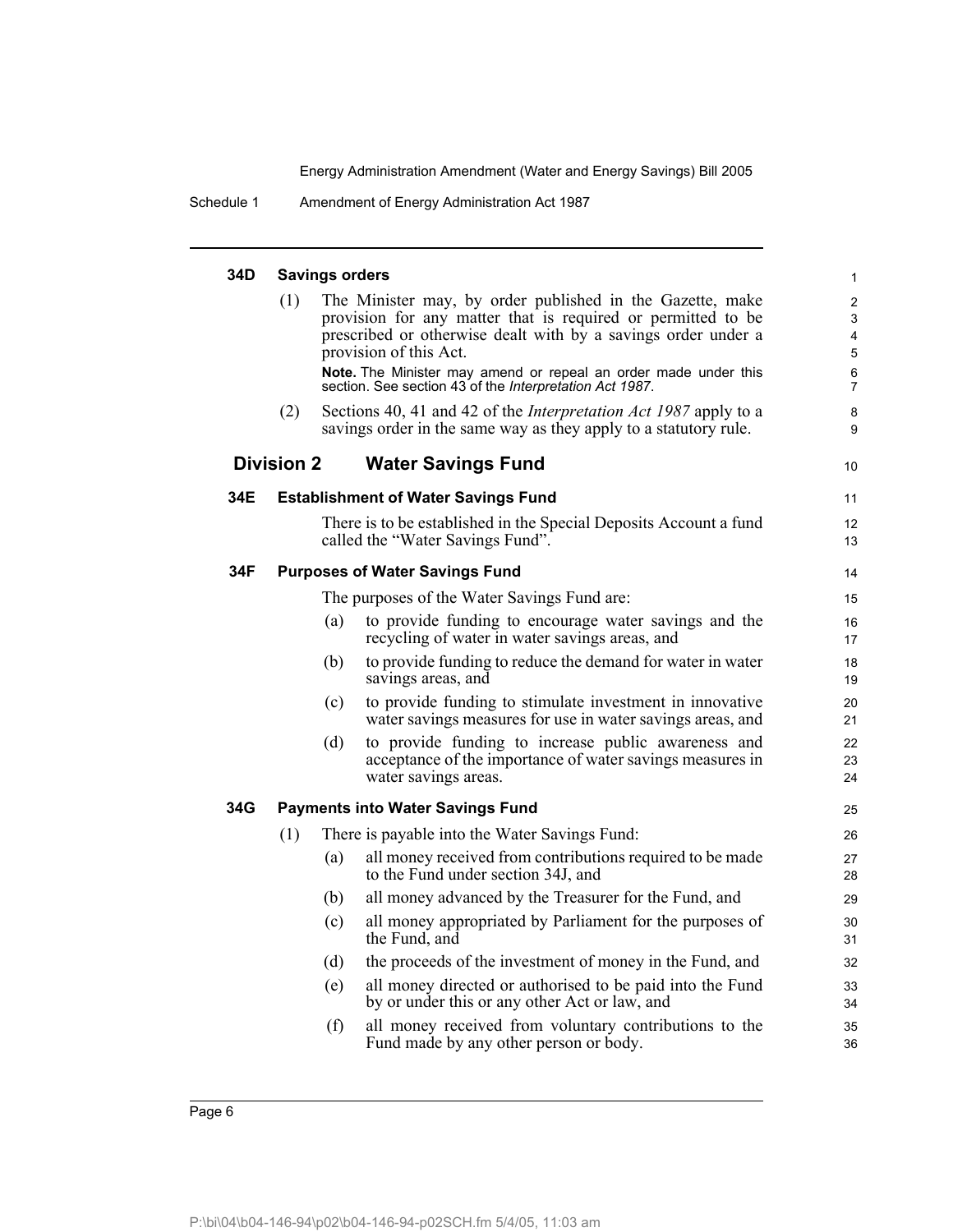Amendment of Energy Administration Act 1987 Material Contract Schedule 1

|     | (2) |     | Without limiting subsection $(1)$ $(f)$ , State agencies are authorised<br>by this section to make voluntary contributions to the Fund.                                                                                                       | 1<br>$\overline{\mathbf{c}}$ |  |  |  |  |
|-----|-----|-----|-----------------------------------------------------------------------------------------------------------------------------------------------------------------------------------------------------------------------------------------------|------------------------------|--|--|--|--|
|     | (3) |     | Nothing in subsection (2) authorises a State water agency to<br>refuse to pay a contribution to the Fund that is payable under<br>section 34J.                                                                                                | 3<br>4<br>5                  |  |  |  |  |
| 34H |     |     | <b>Payments out of Water Savings Fund</b>                                                                                                                                                                                                     | 6                            |  |  |  |  |
|     | (1) |     | There is payable from the Water Savings Fund:                                                                                                                                                                                                 |                              |  |  |  |  |
|     |     | (a) | any money approved by the Minister to fund all or any part<br>of the cost of any water savings measure that the Minister<br>is satisfied promotes a purpose referred to in section 34F,<br>and                                                | 8<br>9<br>10<br>11           |  |  |  |  |
|     |     | (b) | any money required to meet administrative expenses<br>related to the Fund, and                                                                                                                                                                | 12<br>13                     |  |  |  |  |
|     |     | (c) | any money required to meet administrative expenses of the<br>Minister in connection with the Minister's functions under<br>this Act in relation to water savings action plans, and                                                            | 14<br>15<br>16               |  |  |  |  |
|     |     | (d) | any money directed or authorised to be paid from the Fund<br>by or under this or any other Act or law.                                                                                                                                        | 17<br>18                     |  |  |  |  |
|     | (2) |     | In exercising the Minister's functions under subsection $(1)$ $(a)$<br>(but without limiting the generality of that paragraph), the<br>Minister may:                                                                                          | 19<br>20<br>21               |  |  |  |  |
|     |     | (a) | approve selection criteria from time to time to be applied<br>to determine the kinds of water savings measures that will<br>be eligible for funding, and                                                                                      | 22<br>23<br>24               |  |  |  |  |
|     |     | (b) | require a person or body seeking funding for a water<br>savings measure to do either or both of the following as a<br>precondition to applying for or obtaining funding:                                                                      | 25<br>26<br>27               |  |  |  |  |
|     |     |     | to submit a water savings action plan that includes<br>(i)<br>details about the measure,                                                                                                                                                      | 28<br>29                     |  |  |  |  |
|     |     |     | (ii)<br>to provide any other information requested by the<br>Minister about the measure, and                                                                                                                                                  | 30<br>31                     |  |  |  |  |
|     |     | (c) | obtain and have regard to any advice, recommendations or<br>other information provided to the Minister by a committee<br>appointed by the Minister under Division 5, or by any<br>other person or body, that the Minister considers relevant. | 32<br>33<br>34<br>35         |  |  |  |  |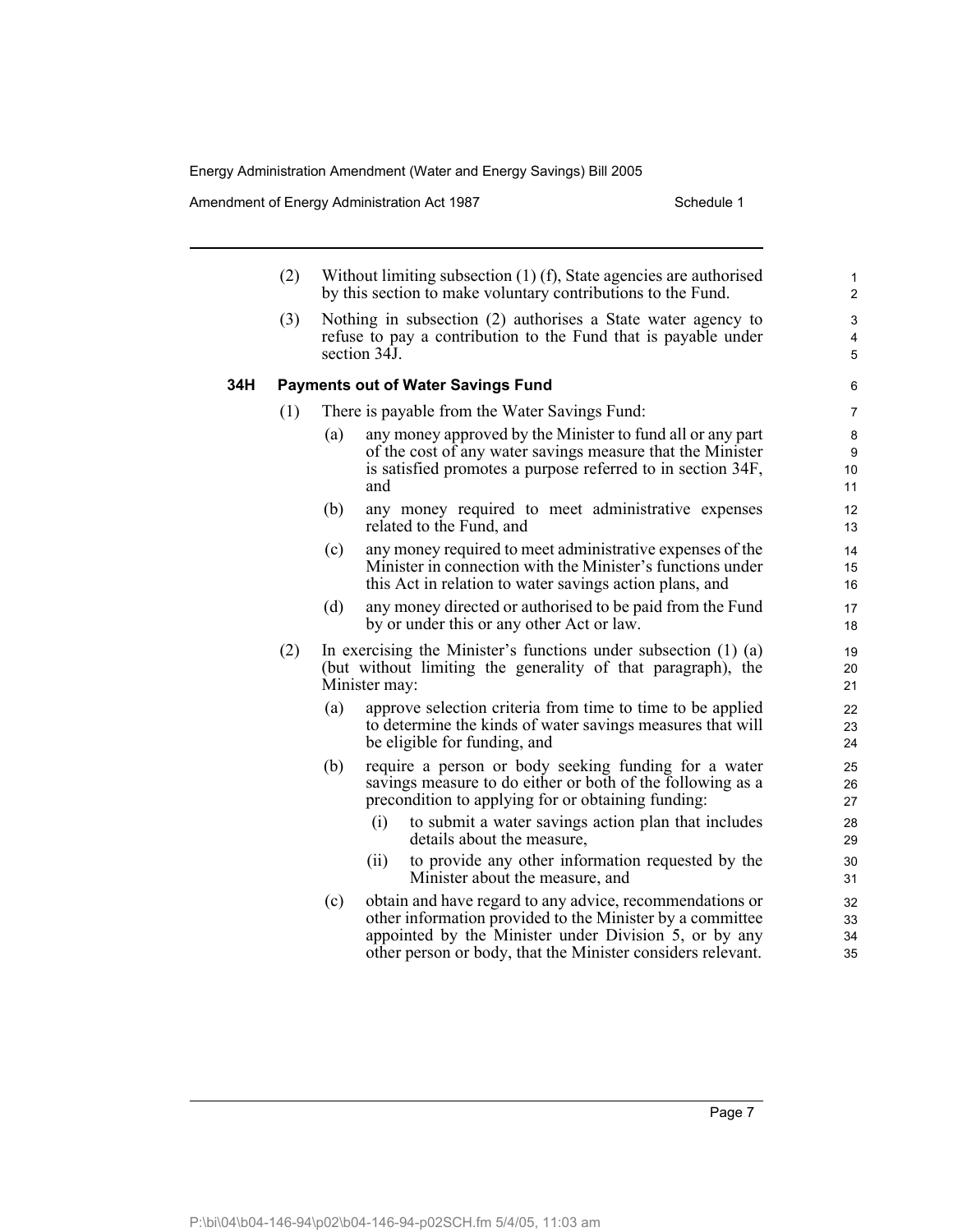Schedule 1 Amendment of Energy Administration Act 1987

| 34I | <b>Investment of money in Water Savings Fund</b> |     |                                                                                                                                                                                                                                                                                                                                                       |                                  |  |
|-----|--------------------------------------------------|-----|-------------------------------------------------------------------------------------------------------------------------------------------------------------------------------------------------------------------------------------------------------------------------------------------------------------------------------------------------------|----------------------------------|--|
|     |                                                  |     | The Minister may invest money in the Water Savings Fund:                                                                                                                                                                                                                                                                                              | $\overline{\mathbf{c}}$          |  |
|     |                                                  | (a) | in such manner as may be authorised by the <i>Public</i><br>Authorities (Financial Arrangements) Act 1987, or                                                                                                                                                                                                                                         | 3<br>4                           |  |
|     |                                                  | (b) | if that Act does not confer power on the Minister to invest<br>the money, in any other manner approved by the Treasurer.                                                                                                                                                                                                                              | 5<br>6                           |  |
| 34J |                                                  |     | Minister may require State water agencies to make contributions                                                                                                                                                                                                                                                                                       | $\overline{7}$                   |  |
|     | (1)                                              |     | The Minister may, by order published in the Gazette, require any<br>one or more State water agencies to make an annual contribution<br>for a specified financial year to the Water Savings Fund.                                                                                                                                                      | 8<br>9<br>10                     |  |
|     |                                                  |     | Note. The Minister may amend or repeal an order made under this<br>section. See section 43 of the Interpretation Act 1987.                                                                                                                                                                                                                            | 11<br>12                         |  |
|     | (2)                                              |     | An order under subsection (1):                                                                                                                                                                                                                                                                                                                        | 13                               |  |
|     |                                                  | (a) | must specify the annual contributions payable by each<br>State water agency to which it applies (being an amount<br>that does not exceed the maximum amount, if any,<br>prescribed by the regulations), and                                                                                                                                           | 14<br>15<br>16<br>17             |  |
|     |                                                  | (b) | may specify that an annual contribution may be paid by<br>instalments during the financial year to which the order<br>applies, and                                                                                                                                                                                                                    | 18<br>19<br>20                   |  |
|     |                                                  | (c) | must specify the time or, in the case of an annual<br>contribution that is payable by instalments, the times at<br>which any contribution required under the order is to be<br>made, and                                                                                                                                                              | 21<br>22<br>23<br>24             |  |
|     |                                                  | (d) | may be made before or during the financial year to which<br>it relates.                                                                                                                                                                                                                                                                               | 25<br>26                         |  |
|     | (3)                                              |     | If a State water agency to which an order under subsection (1) is<br>to apply is constituted by or under an Act that is administered by<br>a Minister other than the Minister administering this section, the<br>order may be made only with the concurrence of the Minister<br>administering the Act by or under which the agency is<br>constituted. | 27<br>28<br>29<br>30<br>31<br>32 |  |
|     | (4)                                              |     | The Minister is to cause a copy of an order under subsection $(1)$<br>to be served on the State water agencies to which it applies as<br>soon as is reasonably practicable after the order is published in<br>the Gazette.                                                                                                                            | 33<br>34<br>35<br>36             |  |
|     | (5)                                              |     | A failure to comply with subsection (4) does not affect the<br>validity of an order under subsection (1).                                                                                                                                                                                                                                             | 37<br>38                         |  |
|     |                                                  |     |                                                                                                                                                                                                                                                                                                                                                       |                                  |  |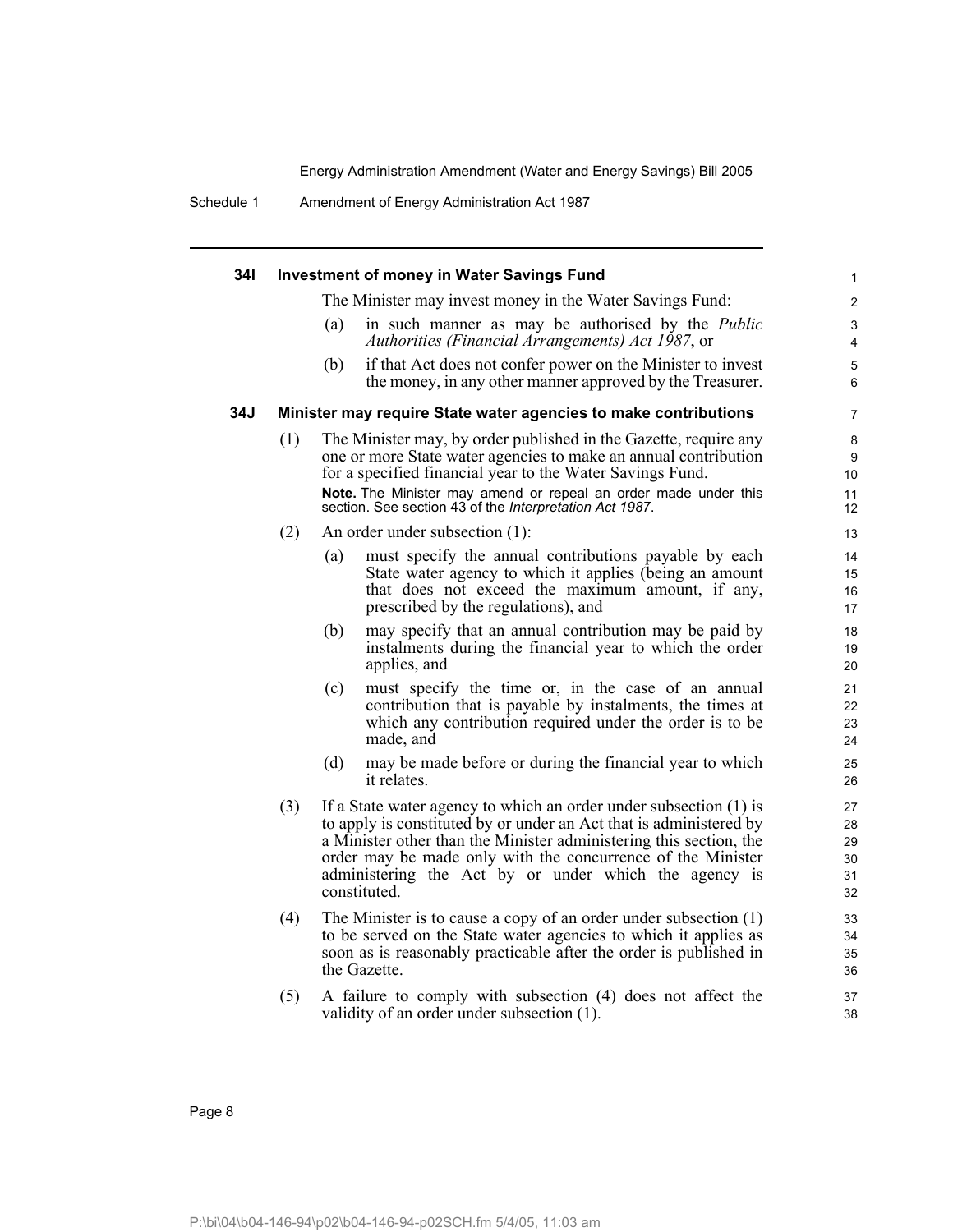Amendment of Energy Administration Act 1987 Material Contract Schedule 1

|     | (6)               |     | Despite any other Act or law, a State water agency to which an<br>order under subsection (1) applies must pay into the Fund such<br>amounts at such times as may be required by the order.                                                                                                                                                                                                                                                                                                                                                                                                                                                                                                                                                                                                                                                      | 1<br>$\overline{c}$<br>3                                          |
|-----|-------------------|-----|-------------------------------------------------------------------------------------------------------------------------------------------------------------------------------------------------------------------------------------------------------------------------------------------------------------------------------------------------------------------------------------------------------------------------------------------------------------------------------------------------------------------------------------------------------------------------------------------------------------------------------------------------------------------------------------------------------------------------------------------------------------------------------------------------------------------------------------------------|-------------------------------------------------------------------|
|     | (7)               |     | An amount that is payable by a State water agency under an order<br>under subsection (1) may be recovered by the Minister as a debt<br>in any court of competent jurisdiction for payment into the Fund.                                                                                                                                                                                                                                                                                                                                                                                                                                                                                                                                                                                                                                        | 4<br>5<br>6                                                       |
|     | (8)               |     | If the Independent Pricing and Regulatory Tribunal is required by<br>or under the Independent Pricing and Regulatory Tribunal Act<br>1992 to determine a maximum price for a water service provided<br>by a State water agency, any requirement imposed on the agency<br>by this section to pay an amount into the Fund is to be treated for<br>the purposes of section 16A of that Act as a requirement with<br>which the agency must comply in providing the service.<br>Note. Section 16A of the Independent Pricing and Regulatory Tribunal<br>Act 1992 enables the Minister responsible for a government agency to<br>direct the Tribunal, when it makes a determination of the maximum price<br>for a government monopoly service provided by the agency, to include<br>in the maximum price an amount representing the efficient cost of | 7<br>8<br>9<br>10<br>11<br>12<br>13<br>14<br>15<br>16<br>17<br>18 |
|     |                   |     | complying with a specified requirement imposed on the agency. It also<br>enables the Minister to direct the Tribunal, when it makes a<br>determination of the methodology for fixing the maximum price for the<br>service, to include in the methodology a factor representing such a cost.                                                                                                                                                                                                                                                                                                                                                                                                                                                                                                                                                     | 19<br>20<br>21<br>22                                              |
|     | <b>Division 3</b> |     | <b>Energy Savings Fund</b>                                                                                                                                                                                                                                                                                                                                                                                                                                                                                                                                                                                                                                                                                                                                                                                                                      | 23                                                                |
| 34K |                   |     | <b>Establishment of Energy Savings Fund</b>                                                                                                                                                                                                                                                                                                                                                                                                                                                                                                                                                                                                                                                                                                                                                                                                     | 24                                                                |
|     |                   |     | There is to be established in the Special Deposits Account a fund<br>called the "Energy Savings Fund".                                                                                                                                                                                                                                                                                                                                                                                                                                                                                                                                                                                                                                                                                                                                          | 25<br>26                                                          |
| 34L |                   |     | <b>Purposes of Energy Savings Fund</b>                                                                                                                                                                                                                                                                                                                                                                                                                                                                                                                                                                                                                                                                                                                                                                                                          | 27                                                                |
|     | (1)               |     | The purposes of the Energy Savings Fund are:                                                                                                                                                                                                                                                                                                                                                                                                                                                                                                                                                                                                                                                                                                                                                                                                    | 28                                                                |
|     |                   | (a) | to provide funding to encourage energy savings, and                                                                                                                                                                                                                                                                                                                                                                                                                                                                                                                                                                                                                                                                                                                                                                                             | 29                                                                |
|     |                   | (b) | to provide funding to address peak demand for energy, and                                                                                                                                                                                                                                                                                                                                                                                                                                                                                                                                                                                                                                                                                                                                                                                       | 30                                                                |
|     |                   | (c) | to provide funding to stimulate investment in innovative<br>energy savings measures, and                                                                                                                                                                                                                                                                                                                                                                                                                                                                                                                                                                                                                                                                                                                                                        | 31<br>32                                                          |
|     |                   | (d) | to provide funding to increase public awareness and<br>acceptance of the importance of energy savings measures,<br>and                                                                                                                                                                                                                                                                                                                                                                                                                                                                                                                                                                                                                                                                                                                          | 33<br>34<br>35                                                    |
|     |                   | (e) | to provide funding for cost effective energy savings                                                                                                                                                                                                                                                                                                                                                                                                                                                                                                                                                                                                                                                                                                                                                                                            | 36                                                                |
|     |                   |     | measures that reduce greenhouse gas emissions arising<br>from the use of energy, and                                                                                                                                                                                                                                                                                                                                                                                                                                                                                                                                                                                                                                                                                                                                                            | 37<br>38                                                          |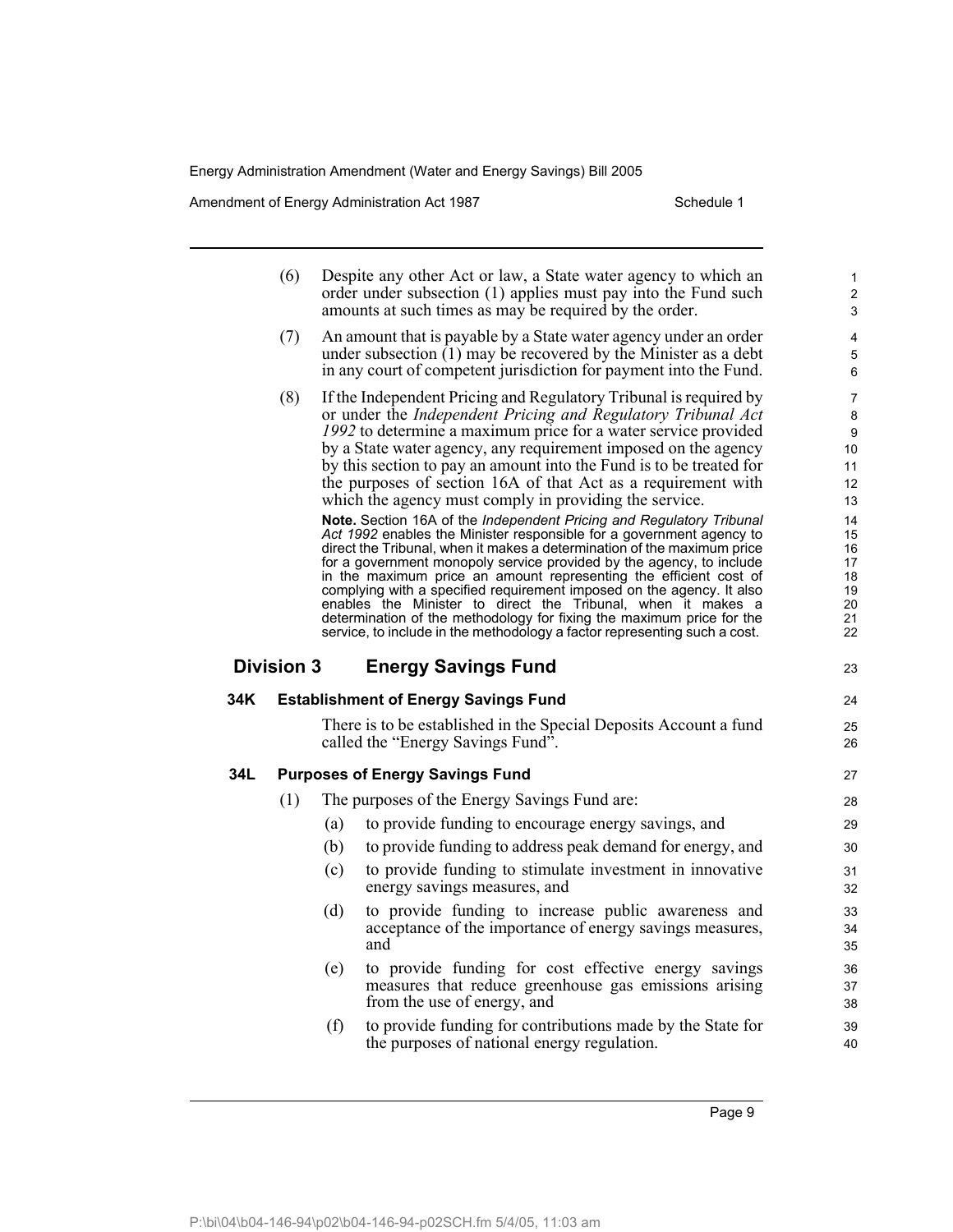Schedule 1 Amendment of Energy Administration Act 1987

|     | (2) | However, it is not a purpose of the Fund to provide funding for<br>investment in low emission power generation, or any other kind<br>of power generation, where the primary purpose of the generation<br>is to generate energy for sale into the power grid. | 1<br>$\overline{2}$<br>3<br>4 |
|-----|-----|--------------------------------------------------------------------------------------------------------------------------------------------------------------------------------------------------------------------------------------------------------------|-------------------------------|
| 34M |     | <b>Payments into Energy Savings Fund</b>                                                                                                                                                                                                                     | 5                             |
|     | (1) | There is payable into the Energy Savings Fund:                                                                                                                                                                                                               | 6                             |
|     |     | all money received from contributions required to be made<br>(a)<br>to the Fund under section 34P, and                                                                                                                                                       | 7<br>8                        |
|     |     | all money advanced by the Treasurer for the Fund, and<br>(b)                                                                                                                                                                                                 | 9                             |
|     |     | (c)<br>all money appropriated by Parliament for the purposes of<br>the Fund, and                                                                                                                                                                             | 10<br>11                      |
|     |     | (d)<br>the proceeds of the investment of money in the Fund, and                                                                                                                                                                                              | 12                            |
|     |     | (e)<br>all money directed or authorised to be paid into the Fund<br>by or under this or any other Act or law, and                                                                                                                                            | 13<br>14                      |
|     |     | (f)<br>all money received from voluntary contributions to the<br>Fund made by any other person or body.                                                                                                                                                      | 15<br>16                      |
|     | (2) | Without limiting subsection $(1)$ (f), State agencies are authorised<br>by this section to make voluntary contributions to the Fund.                                                                                                                         | 17<br>18                      |
|     | (3) | Nothing in subsection (2) authorises a distribution network<br>service provider to refuse to pay a contribution to the Fund that is<br>payable under section 34P.                                                                                            | 19<br>20<br>21                |
| 34N |     | <b>Payments out of Energy Savings Fund</b>                                                                                                                                                                                                                   | 22                            |
|     | (1) | There is payable from the Energy Savings Fund:                                                                                                                                                                                                               | 23                            |
|     |     | any money approved by the Minister to fund all or any part<br>(a)<br>of the cost of any energy savings measure that the Minister<br>is satisfied promotes a purpose referred to in section 34L,<br>and                                                       | 24<br>25<br>26<br>27          |
|     |     | any money approved by the Minister to fund all or any part<br>(b)<br>of the contributions that the State is required to make for<br>the purposes of national energy regulation, and                                                                          | 28<br>29<br>30                |
|     |     | (c)<br>any money required to meet administrative expenses<br>related to the Fund, and                                                                                                                                                                        | 31<br>32                      |
|     |     | any money required to meet administrative expenses of the<br>(d)<br>Minister in connection with the Minister's functions under<br>this Act in relation to energy savings action plans, and                                                                   | 33<br>34<br>35                |
|     |     | any money directed or authorised to be paid from the Fund<br>(e)<br>by or under this or any other Act or law.                                                                                                                                                | 36<br>37                      |
|     |     |                                                                                                                                                                                                                                                              |                               |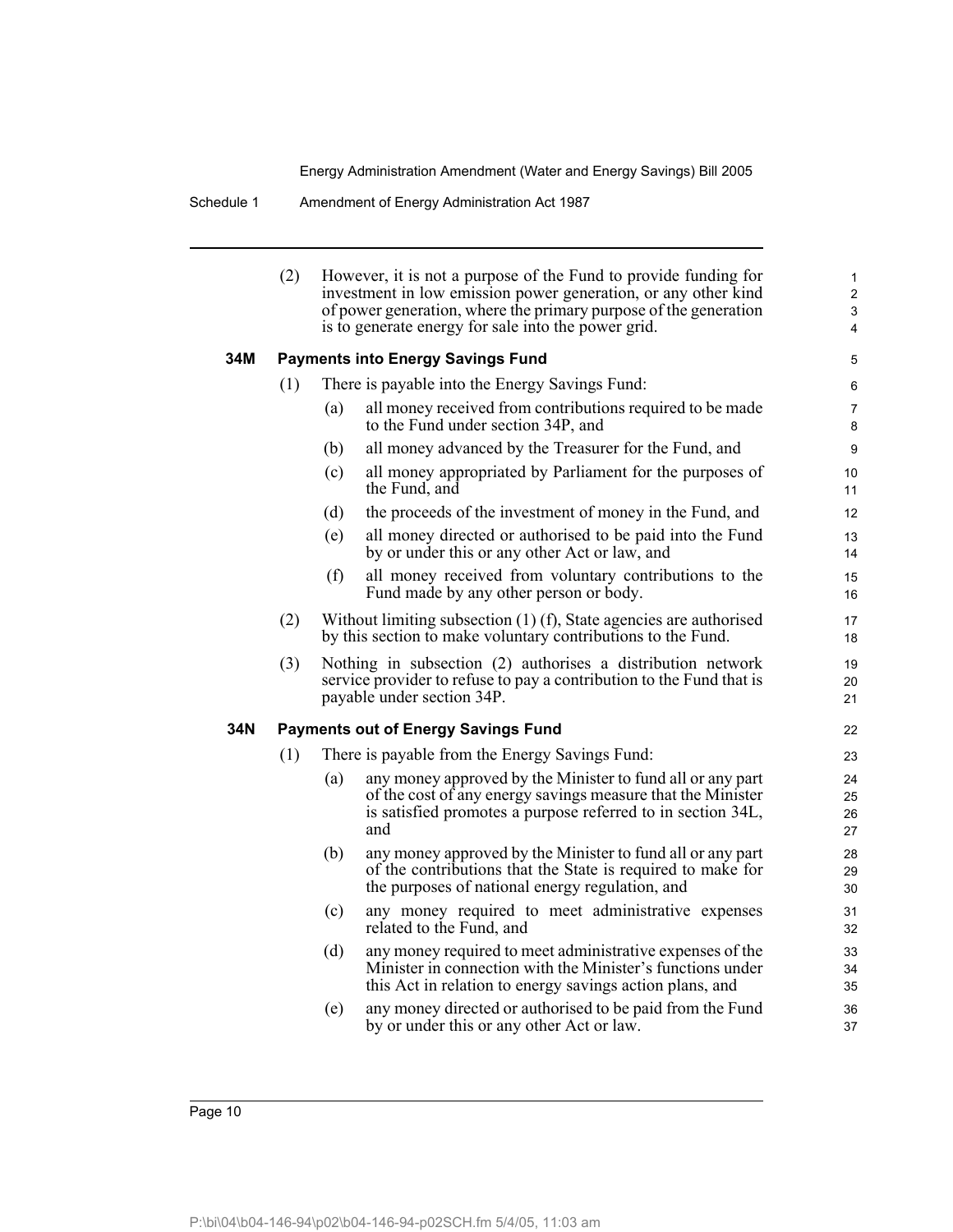Amendment of Energy Administration Act 1987 Material Contract Schedule 1

|     | (2)                                               |     | In exercising the Minister's functions under subsection $(1)$ $(a)$<br>(but without limiting the generality of that paragraph), the<br>Minister may:                                                                                                                                                                                                 | 1<br>2<br>3                      |  |  |
|-----|---------------------------------------------------|-----|------------------------------------------------------------------------------------------------------------------------------------------------------------------------------------------------------------------------------------------------------------------------------------------------------------------------------------------------------|----------------------------------|--|--|
|     |                                                   | (a) | approve selection criteria from time to time to be applied<br>to determine the kinds of energy savings measures that will<br>be eligible for funding from the Fund, and                                                                                                                                                                              | 4<br>5<br>6                      |  |  |
|     |                                                   | (b) | require a person or body seeking funding for an energy<br>savings measure to do either or both of the following as a<br>precondition to applying for or obtaining funding:                                                                                                                                                                           | 7<br>8<br>9                      |  |  |
|     |                                                   |     | to submit an energy savings action plan that<br>(i)<br>includes details about the measure,                                                                                                                                                                                                                                                           | 10<br>11                         |  |  |
|     |                                                   |     | to provide any other information requested by the<br>(i)<br>Minister about the measure, and                                                                                                                                                                                                                                                          | 12<br>13                         |  |  |
|     |                                                   | (c) | obtain and have regard to any advice, recommendations or<br>other information provided to the Minister by a committee<br>appointed by the Minister under Division 5, or by any<br>other person or body, that the Minister considers relevant.                                                                                                        | 14<br>15<br>16<br>17             |  |  |
| 34O | <b>Investment of money in Energy Savings Fund</b> |     |                                                                                                                                                                                                                                                                                                                                                      |                                  |  |  |
|     |                                                   |     | The Minister may invest money in the Energy Savings Fund:                                                                                                                                                                                                                                                                                            | 19                               |  |  |
|     |                                                   | (a) | in such manner as may be authorised by the Public<br>Authorities (Financial Arrangements) Act 1987, or                                                                                                                                                                                                                                               | 20<br>21                         |  |  |
|     |                                                   | (b) | if that Act does not confer power on the Minister to invest<br>the money, in any other manner approved by the Treasurer.                                                                                                                                                                                                                             | 22<br>23                         |  |  |
| 34P |                                                   |     | Minister may require distribution network service providers to<br>make contributions                                                                                                                                                                                                                                                                 | 24<br>25                         |  |  |
|     | (1)                                               |     | The Minister may, by order published in the Gazette, require any<br>one or more distribution network service providers to make an<br>annual contribution for a specified financial year to the Energy<br>Savings Fund.<br>Note. The Minister may amend or repeal an order made under this<br>section. See section 43 of the Interpretation Act 1987. | 26<br>27<br>28<br>29<br>30<br>31 |  |  |
|     | (2)                                               |     | An order under subsection (1):                                                                                                                                                                                                                                                                                                                       | 32                               |  |  |
|     |                                                   | (a) | must specify the annual contributions payable by each<br>distribution network service provider to which it applies<br>(being an amount that does not exceed the maximum<br>amount, if any, prescribed by the regulations), and                                                                                                                       | 33<br>34<br>35<br>36             |  |  |
|     |                                                   | (b) | may specify that an annual contribution may be paid by<br>instalments during the financial year to which the order<br>applies, and                                                                                                                                                                                                                   | 37<br>38<br>39                   |  |  |
|     |                                                   |     |                                                                                                                                                                                                                                                                                                                                                      |                                  |  |  |

Page 11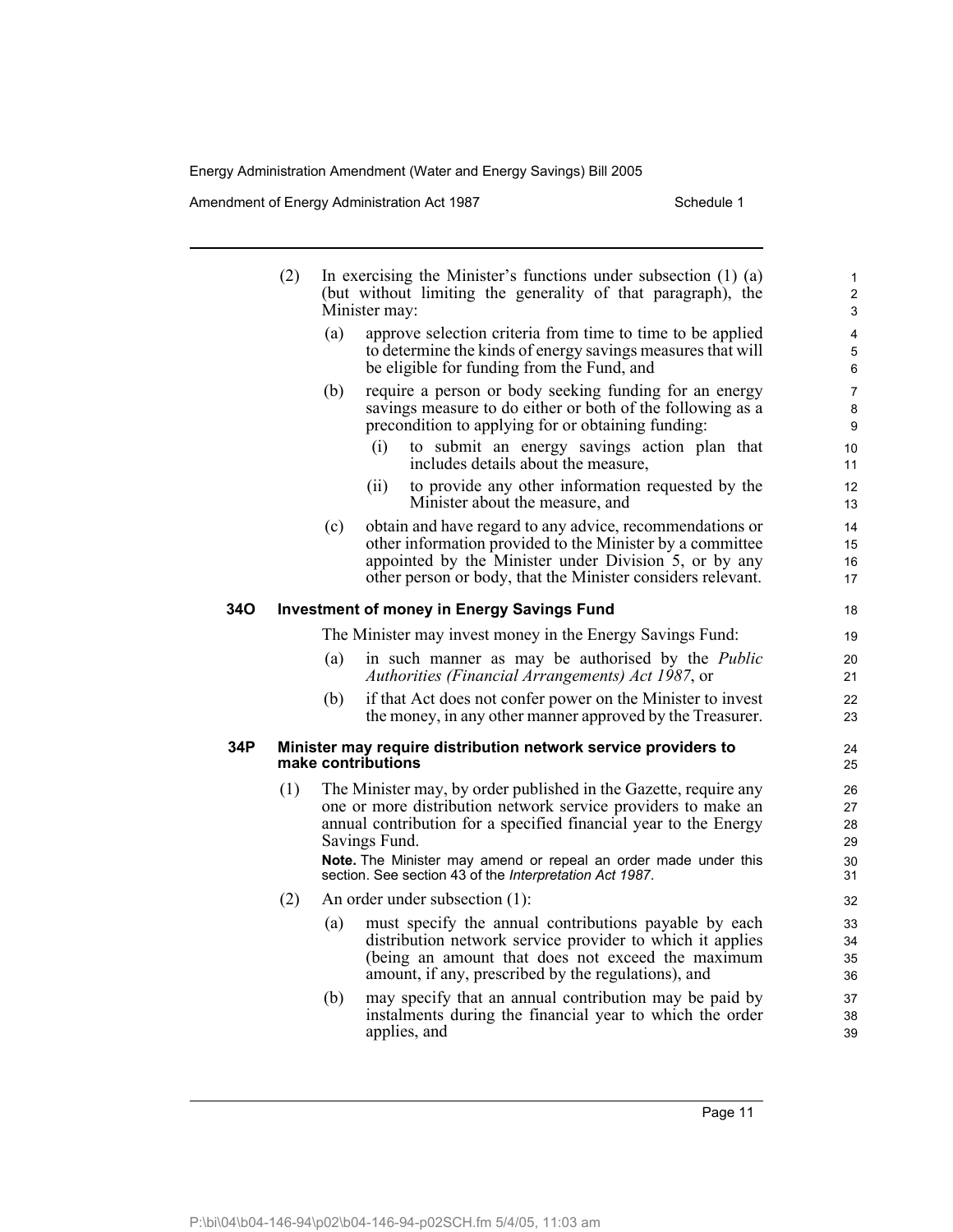### Schedule 1 Amendment of Energy Administration Act 1987

|     |                   | (c)<br>must specify the time or, in the case of an annual<br>contribution that is payable by instalments, the times at<br>which any contribution required under the order is to be<br>made, and                                              | $\mathbf{1}$<br>$\overline{c}$<br>3<br>4 |
|-----|-------------------|----------------------------------------------------------------------------------------------------------------------------------------------------------------------------------------------------------------------------------------------|------------------------------------------|
|     |                   | may be made before or during the financial year to which<br>(d)<br>it relates.                                                                                                                                                               | 5<br>6                                   |
|     | (3)               | An order under subsection (1) may be made only with:                                                                                                                                                                                         | 7                                        |
|     |                   | the concurrence of the Treasurer, and<br>(a)                                                                                                                                                                                                 | 8                                        |
|     |                   | (b)<br>if section 14 (Licences) of the <i>Electricity Supply Act 1995</i><br>is administered by a Minister other than the Minister<br>administering this section—the concurrence of the<br>Minister administering section 14 of that Act.    | 9<br>10<br>11<br>12                      |
|     | (4)               | The Minister is to cause a copy of an order under subsection $(1)$<br>to be served on the distribution network service providers to<br>which it applies as soon as is reasonably practicable after the<br>order is published in the Gazette. | 13<br>14<br>15<br>16                     |
|     | (5)               | A failure to comply with subsection (4) does not affect the<br>validity of an order under subsection (1).                                                                                                                                    | 17<br>18                                 |
|     | (6)               | Despite any other Act or law, a distribution network service<br>provider to which an order under subsection (1) applies must pay<br>into the Fund such amounts at such times as may be required by<br>the order.                             | 19<br>20<br>21<br>22                     |
|     | (7)               | An amount that is payable by a distribution network service<br>provider under an order under subsection (1) may be recovered<br>by the Minister as a debt in any court of competent jurisdiction<br>for payment into the Fund.               | 23<br>24<br>25<br>26                     |
|     | <b>Division 4</b> | <b>Savings action plans</b>                                                                                                                                                                                                                  | 27                                       |
| 34Q |                   | Preparation of draft savings action plans                                                                                                                                                                                                    | 28                                       |
|     | (1)               | Draft water savings action plans                                                                                                                                                                                                             | 29                                       |
|     |                   | Each designated water user is to prepare a draft water savings<br>action plan and submit it to the Minister for approval:                                                                                                                    | 30<br>31                                 |
|     |                   | if the user is a designated water user on the commencement<br>(a)<br>of this section—within the period prescribed by a savings<br>order after the commencement of this section, or                                                           | 32<br>33<br>34                           |
|     |                   | if the user becomes a designated water user after the<br>(b)<br>commencement of this section—within the period<br>prescribed by a savings order after the user becomes a<br>designated water user, or                                        | 35<br>36<br>37<br>38                     |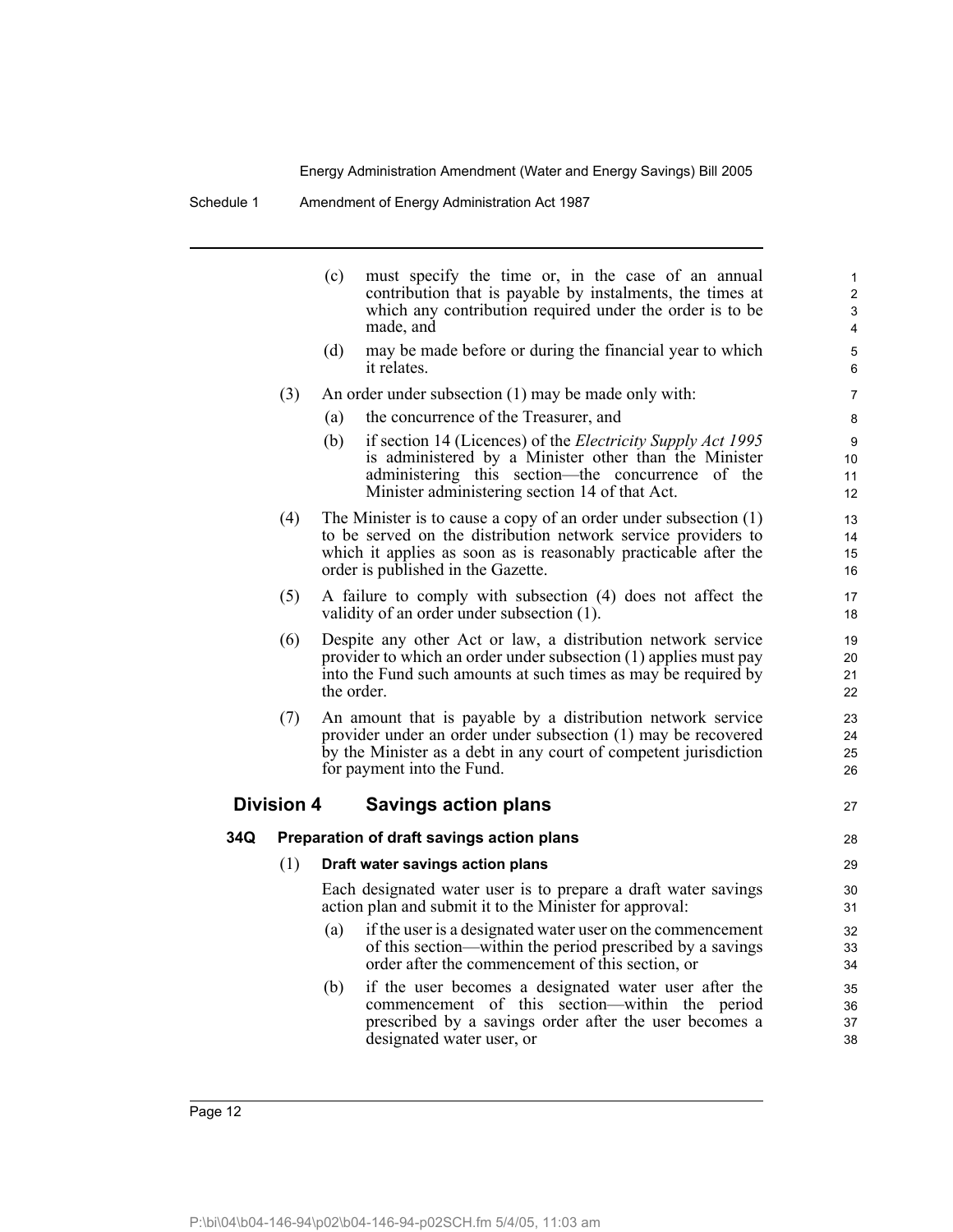Amendment of Energy Administration Act 1987 Material Contract Schedule 1

|     |     | if an approved water savings action plan previously<br>(c)<br>prepared by the user expires or is wholly revoked—within<br>the period prescribed by a savings order after the approved<br>action plan expires or is revoked.                       | 1<br>$\overline{2}$<br>3<br>4 |
|-----|-----|---------------------------------------------------------------------------------------------------------------------------------------------------------------------------------------------------------------------------------------------------|-------------------------------|
|     | (2) | Draft energy savings action plans                                                                                                                                                                                                                 | 5                             |
|     |     | Each designated energy user is to prepare a draft energy savings<br>action plan and submit it to the Minister for approval:                                                                                                                       | 6<br>$\overline{7}$           |
|     |     | (a)<br>if the user is a designated energy user on the<br>commencement of this section—within the period<br>prescribed by a savings order after the commencement of<br>this section, or                                                            | 8<br>9<br>10<br>11            |
|     |     | (b)<br>if the user becomes a designated energy user after the<br>commencement of this section—within the period<br>prescribed by a savings order after the user becomes a<br>designated energy user, or                                           | 12<br>13<br>14<br>15          |
|     |     | if an approved energy savings action plan previously<br>(c)<br>prepared by the user expires or is wholly revoked—within<br>the period prescribed by a savings order after the approved<br>action plan expires or is revoked.                      | 16<br>17<br>18<br>19          |
|     | (3) | Joint water and energy draft savings action plans                                                                                                                                                                                                 | 20                            |
|     |     | If a person or body is both a designated water user and designated<br>energy user, a draft savings action plan dealing with both water<br>and energy use by the person or body may be prepared and<br>submitted to the Minister for approval.     | 21<br>22<br>23<br>24          |
|     | (4) | Amendment or replacement of savings action plans                                                                                                                                                                                                  | 25                            |
|     |     | A designated water user or designated energy user may prepare<br>and submit for approval by the Minister a draft savings action<br>plan that amends or replaces a savings action plan at any time<br>while that savings action plan is in effect. | 26<br>27<br>28<br>29          |
| 34R |     | Contents of draft savings action plans                                                                                                                                                                                                            | 30                            |
|     | (1) | A draft water savings action plan must include the following:                                                                                                                                                                                     | 31                            |
|     |     | a description of the designated water user's current water<br>(a)<br>usage,                                                                                                                                                                       | 32<br>33                      |
|     |     | a list of individual water savings measures prioritised in<br>(b)<br>terms of water saved, cost effectiveness and potential<br>benefits.                                                                                                          | 34<br>35<br>36                |
|     |     | a statement concerning the water savings measures<br>(c)<br>included on that list that the designated water user<br>proposes to implement in the 4-year period following                                                                          | 37<br>38<br>39                |
|     |     |                                                                                                                                                                                                                                                   |                               |

Page 13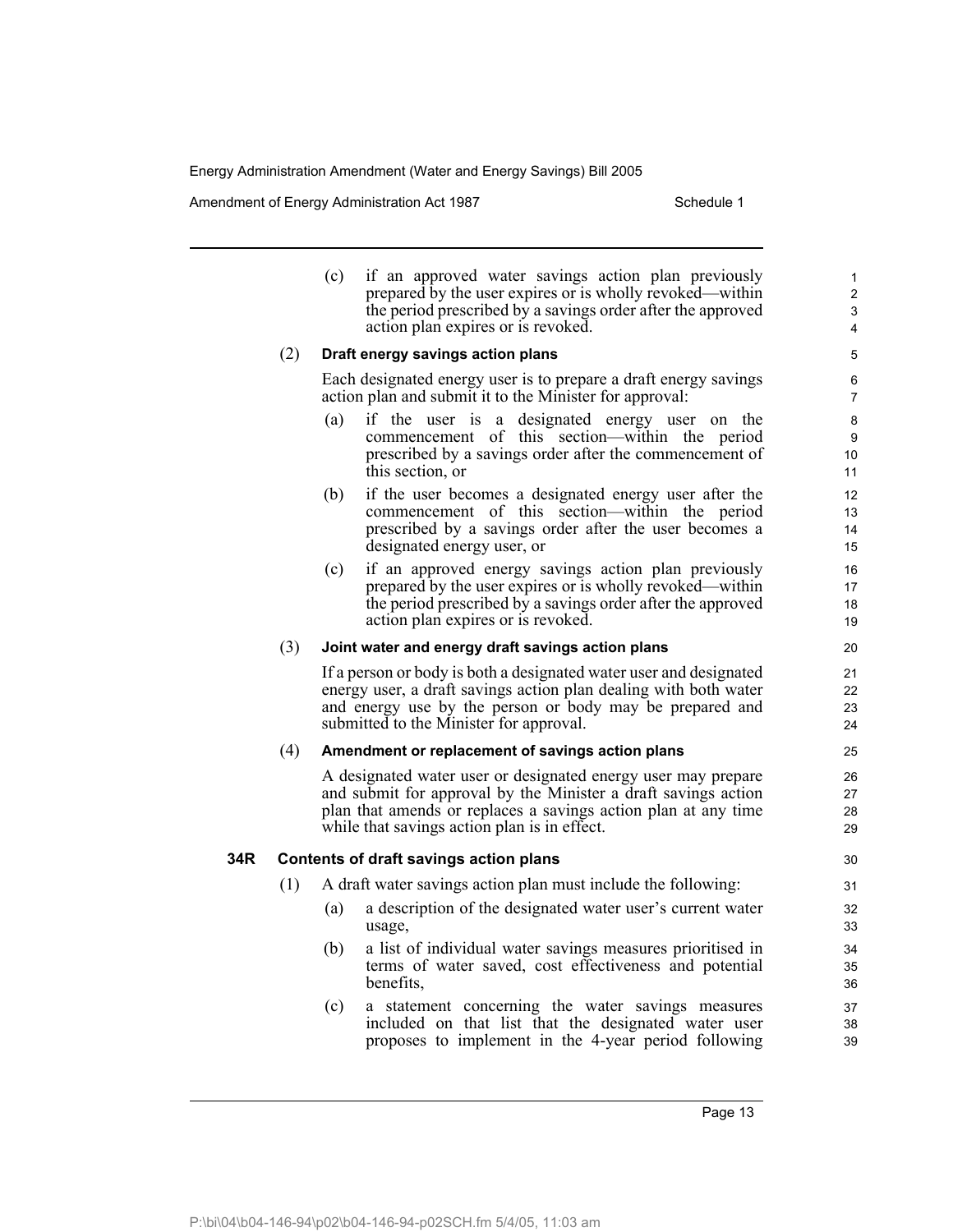Schedule 1 Amendment of Energy Administration Act 1987

approval of the action plan (including initial set up costs and annual costs for each measure and time frames for implementation), (d) any other matter prescribed by a savings order. (2) A draft energy savings action plan must include the following: (a) a description of the designated energy user's current energy usage, (b) a list of individual energy savings measures prioritised in terms of energy saved, cost effectiveness and potential benefits, (c) a statement concerning the energy savings measures included on that list that the designated energy user proposes to implement in the 4-year period following approval of the action plan (including initial set up costs and annual costs for each measure and time frames for implementation), (d) any other matter prescribed by a savings order. (3) A draft savings action plan must be prepared in accordance with such guidelines concerning the preparation of savings action plans as may be issued by the Minister from time to time and published in the Gazette. **34S Approval of savings action plans** (1) The Minister may: (a) approve a draft savings action plan submitted by a designated water user or designated energy user, without alteration or with such alteration as the Minister thinks fit, or (b) refer the draft savings action plan back to the user for further consideration. (2) Before making any alterations to the draft savings action plan, the Minister must consult the designated water user or designated energy user that submits the plan. (3) If the Minister approves a savings action plan, the Minister must give the designated water user or designated energy user that submits the plan written notice of the following within 14 days after approving the plan: (a) that the Minister has approved the plan, (b) the day on which the plan was approved. 1  $\mathfrak{p}$ 3 4 5 6 7 8 9 10 11 12 13 14 15 16 17 18 19 20 21 22 23 24 25 26 27 28 29 30 31 32 33 34 35 36 37 38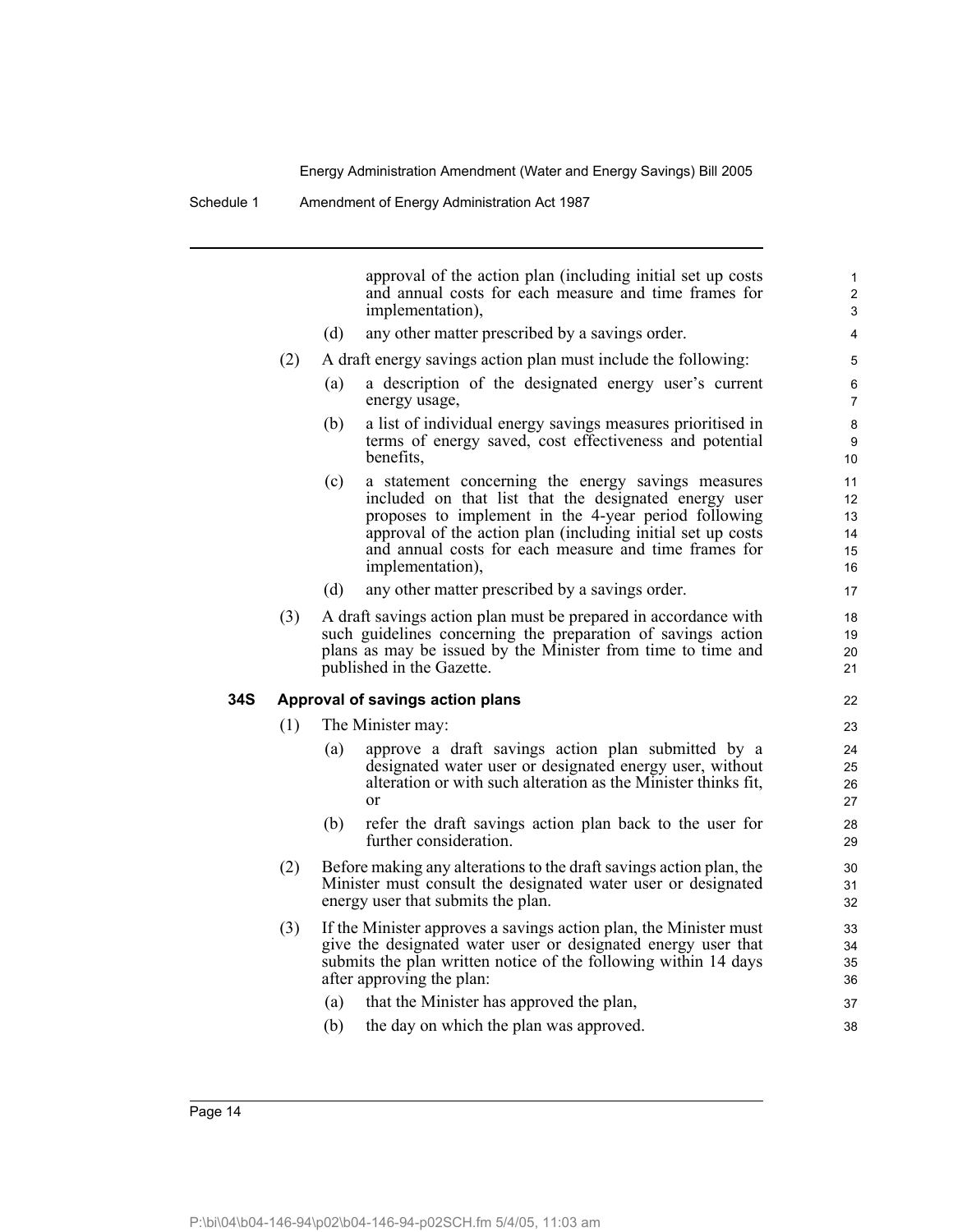Amendment of Energy Administration Act 1987 **Schedule 1** Schedule 1

#### **34T Duration of a savings action plan** A savings action plan that has been approved by the Minister: (a) has effect on and from the day on which the Minister serves a written notice on the designated water user or designated energy user that submitted the plan indicating the day on which the Minister approved the action plan, and (b) expires on the fourth anniversary of the day on which the Minister approved the action plan, unless sooner revoked by the Minister. **34U Amendment, replacement or revocation of savings action plans** (1) A savings action plan may be amended or replaced by a subsequent savings action plan prepared and approved in accordance with this Division. (2) A savings action plan may also be amended by the Minister, but only in the circumstances, in relation to the matters and to the extent the action plan provides. (3) The Minister may revoke a savings action plan, wholly or in part. (4) The amendment or revocation of a savings action plan by the Minister under this section takes effect on the day on which written notice of the amendment or revocation is served on the designated water user or designated energy user concerned or on a later date specified in the notice. **34V Compliance with this Division and savings action plans** (1) A designated water user or designated energy user must prepare and submit a savings action plan in accordance with the provisions of this Division. Maximum penalty: 50 penalty units. (2) It is a defence to a prosecution for an offence against subsection (1) if the defendant proves that the defendant had a reasonable excuse for not preparing or submitting a savings action plan in accordance with the provisions of this Division. (3) Nothing in this Division requires a designated water user or designated energy user to implement any savings measures specified in a savings action plan submitted by the user and approved under this Division unless the regulations so provide. 1 2 3 4 5 6 7 8 9 10 11 12 13 14 15 16 17 18 19 20 21 22 23 24 25 26 27 28 29 30 31 32 33 34 35 36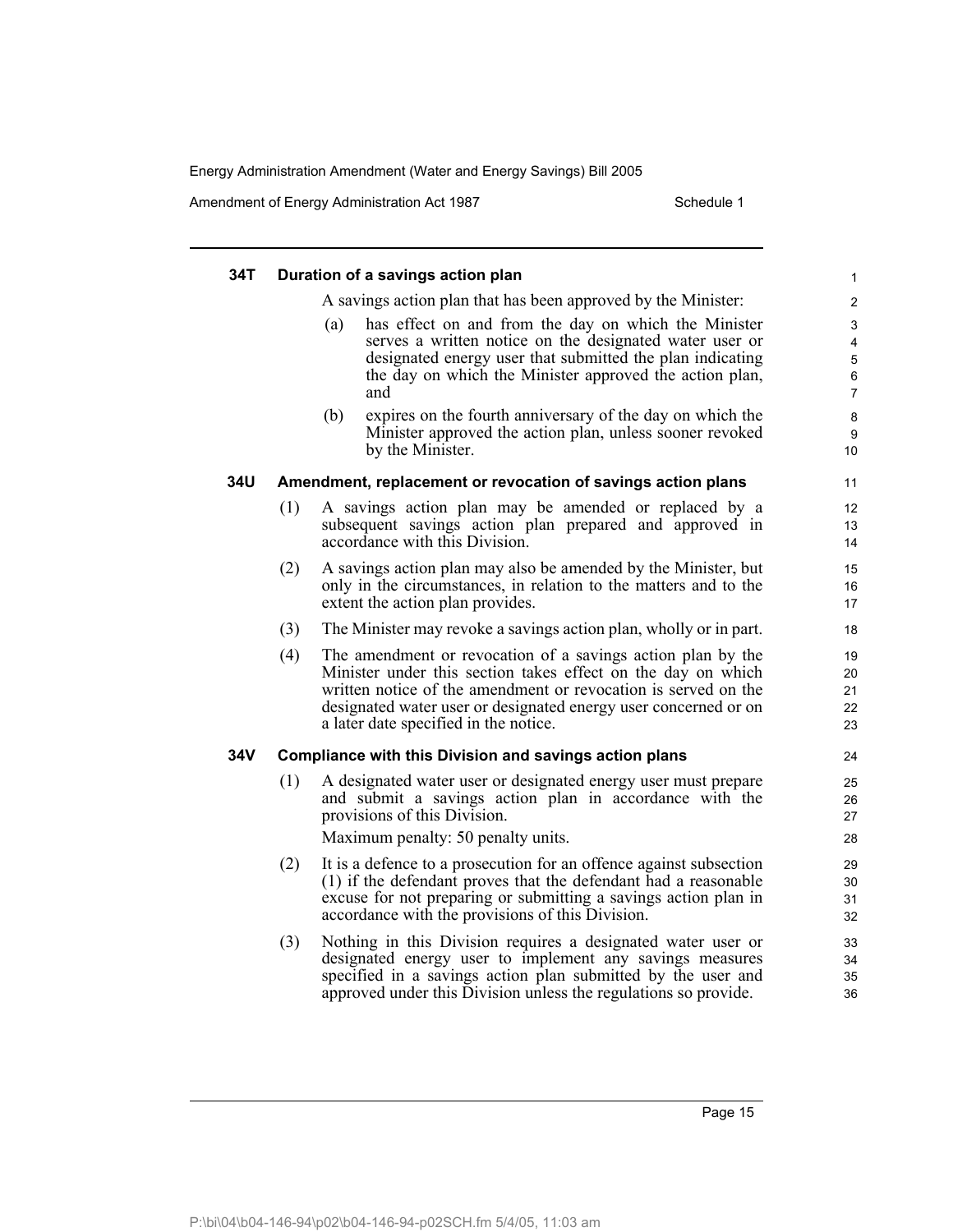#### Schedule 1 Amendment of Energy Administration Act 1987

- (4) Without limiting subsection (3), the regulations may make provision for or with respect to the following:
	- (a) the implementation of savings measures that are set out in savings action plans approved under this Division,

- (b) the issuing of directions by the Minister to designated water users and designated energy users to implement savings measures set out in savings action plans approved under this Division (whether issued at the time of approval or subsequently).
- (5) Proceedings for an offence against subsection (1) or an offence against a provision of the regulations relating to the implementation of a savings measure set out in a savings action plan may only be instituted with the written consent of the Minister.
- (6) However, nothing in subsection (5) requires the consent of the Minister before a penalty notice can be issued for an offence.

### **Division 5 Advisory committees**

**34W Committees**

- (1) The Minister may establish standing or special committees for the purpose of advising the Minister in the exercise of the Minister's functions under this Part.
- (2) The Minister may appoint as a member of any such committee any person who, in the Minister's opinion, appears to be qualified to be a member of the committee.
- (3) The Minister must appoint one of the members of a committee to be chairperson of the committee.
- (4) A committee may, subject to this section and to any directions of the Minister, regulate its procedure in such manner as it thinks fit.
- (5) The Minister may specify the number of persons who are to constitute a quorum of a committee.

#### **[8] Section 40 Persons may be required to furnish information**

Insert after section 40 (1):

(1A) The Minister may, by notice in writing, require a water or energy service provider to furnish to the Minister such information concerning such of the following matters as may be specified in the notice: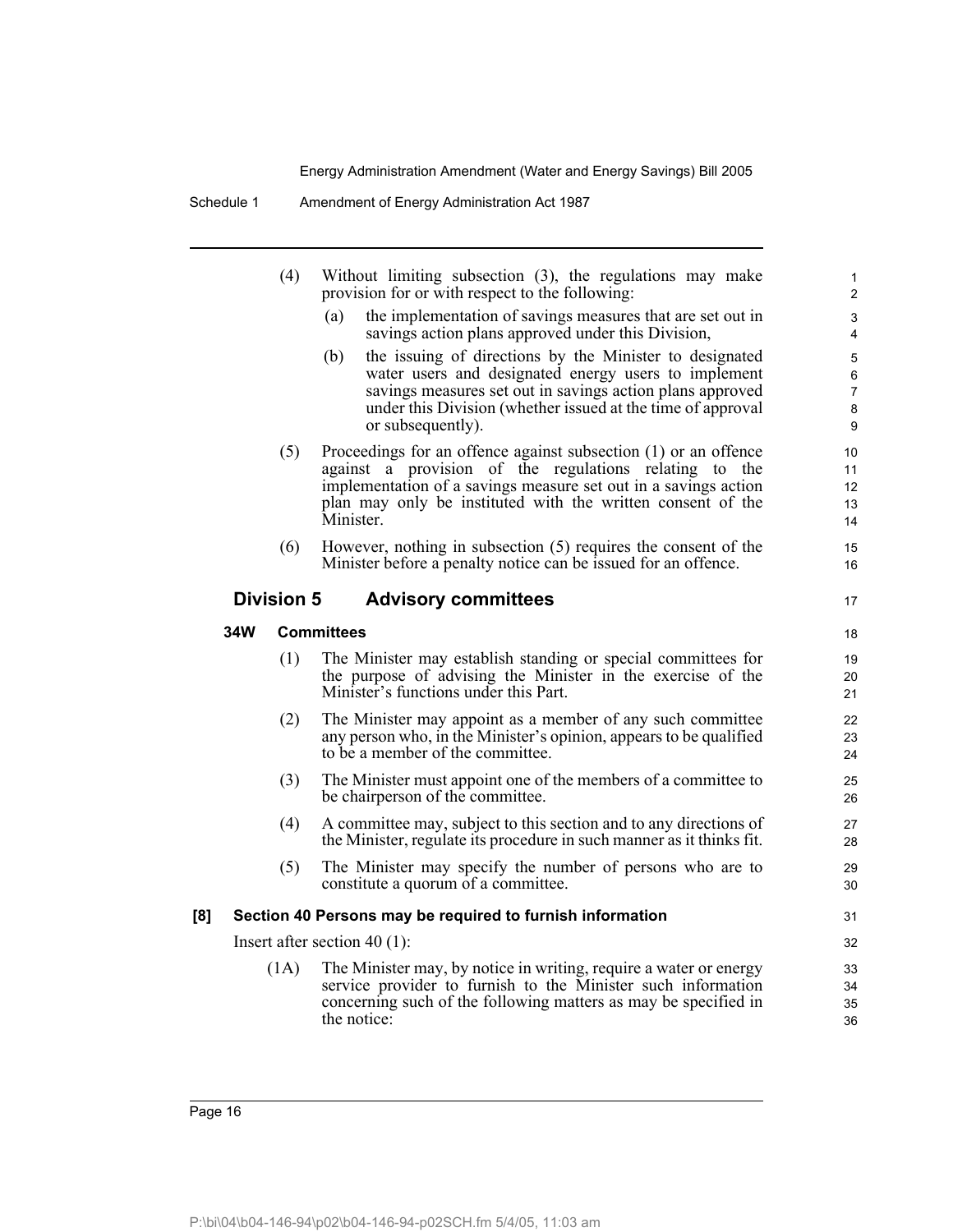Amendment of Energy Administration Act 1987 Material Contract Schedule 1

|        |                                 | (a) | the identity of the persons or bodies to which the provider<br>provides a water service within a water savings area,                                                                                                                                                                                                                                                                                | 1<br>$\overline{c}$              |
|--------|---------------------------------|-----|-----------------------------------------------------------------------------------------------------------------------------------------------------------------------------------------------------------------------------------------------------------------------------------------------------------------------------------------------------------------------------------------------------|----------------------------------|
|        |                                 | (b) | the identity of the persons or bodies to which the provider<br>provides an energy service,                                                                                                                                                                                                                                                                                                          | 3<br>4                           |
|        |                                 | (c) | the amount of water or energy that is provided to any such<br>persons or bodies by the provider.                                                                                                                                                                                                                                                                                                    | 5<br>6                           |
| [9]    | Section 40 (4) and (5)          |     |                                                                                                                                                                                                                                                                                                                                                                                                     | 7                                |
|        | Insert after section 40 $(3)$ : |     |                                                                                                                                                                                                                                                                                                                                                                                                     | 8                                |
|        | (4)                             |     | Compliance with a requirement under this section to furnish<br>information is not to be regarded as:                                                                                                                                                                                                                                                                                                | 9<br>10                          |
|        |                                 | (a) | a breach of contract or confidence or otherwise as a civil<br>wrong, or                                                                                                                                                                                                                                                                                                                             | 11<br>12                         |
|        |                                 | (b) | a breach of any instrument, or                                                                                                                                                                                                                                                                                                                                                                      | 13                               |
|        |                                 | (c) | an event of default under any contract or other instrument,<br>$\alpha$ r                                                                                                                                                                                                                                                                                                                           | 14<br>15                         |
|        |                                 | (d) | giving rise to any remedy by a party to a contract or other<br>instrument, or as causing or permitting the termination of,<br>or exercise of rights under, any contract or other<br>instrument.                                                                                                                                                                                                     | 16<br>17<br>18<br>19             |
|        | (5)                             |     | In this section:                                                                                                                                                                                                                                                                                                                                                                                    | 20                               |
|        |                                 |     | <i>water or energy service provider</i> means any of the following:                                                                                                                                                                                                                                                                                                                                 | 21                               |
|        |                                 | (a) | an energy services corporation within the meaning of the<br><b>Energy Services Corporations Act 1995,</b>                                                                                                                                                                                                                                                                                           | 22<br>23                         |
|        |                                 | (b) | Sydney Water Corporation,                                                                                                                                                                                                                                                                                                                                                                           | 24                               |
|        |                                 | (c) | any other person or body (or person or body belonging to<br>a class of persons or bodies) prescribed by a savings order<br>that provides a water service or energy service.                                                                                                                                                                                                                         | 25<br>26<br>27                   |
| $[10]$ |                                 |     | <b>Section 41 Disclosure of information</b>                                                                                                                                                                                                                                                                                                                                                         | 28                               |
|        |                                 |     | Insert at the end of the section:                                                                                                                                                                                                                                                                                                                                                                   | 29                               |
|        | (2)                             |     | Without limiting subsection $(1)$ (c), nothing in this section or any<br>other Act or law prevents the Minister from disclosing<br>information about any matter referred to in section 40 (1A) that<br>is furnished to the Minister under that section where that<br>information is disclosed to indicate why persons or bodies have<br>been, or are to be, prescribed as designated water users or | 30<br>31<br>32<br>33<br>34<br>35 |

36

designated energy users by a savings order.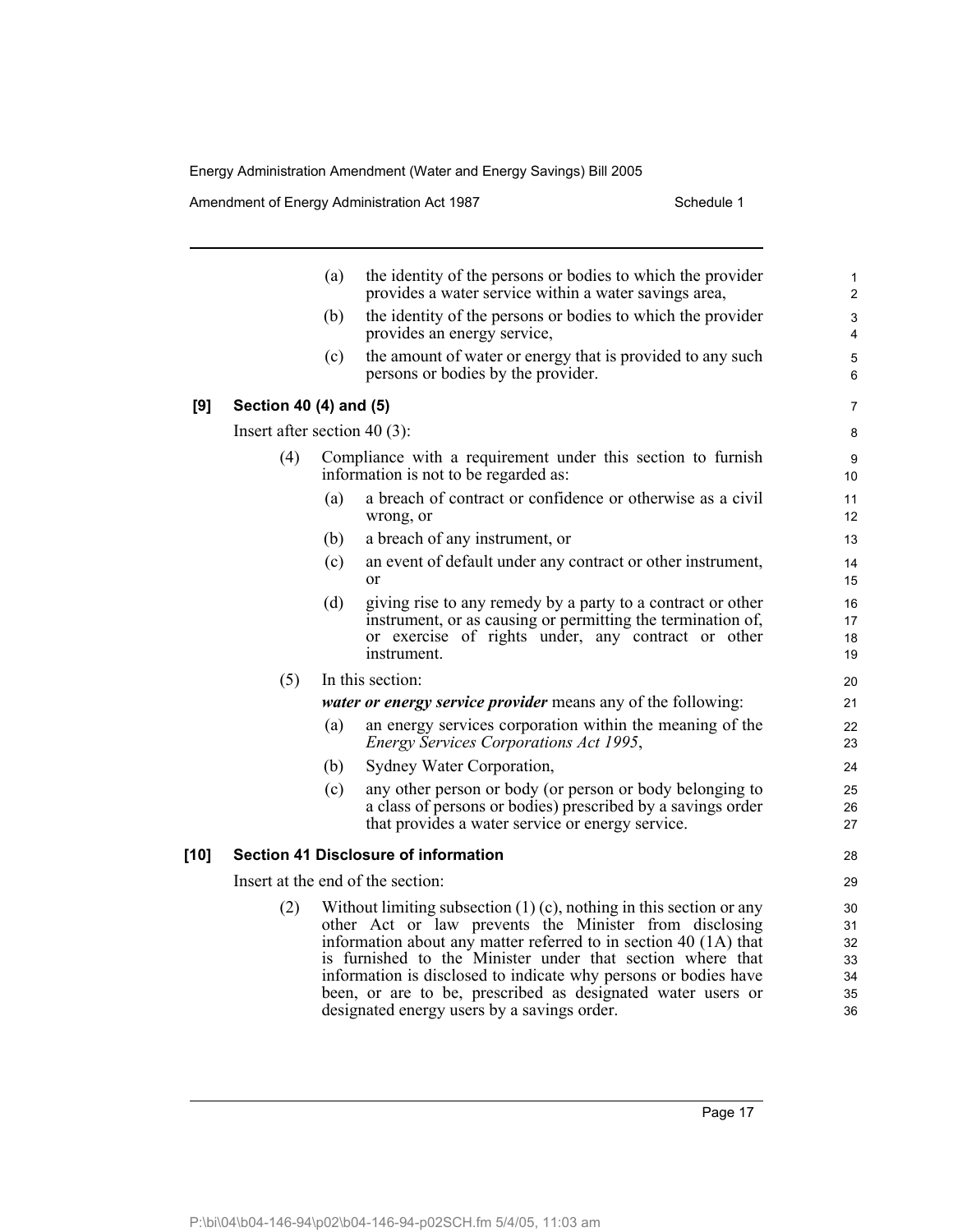Schedule 1 Amendment of Energy Administration Act 1987

| $[11]$ |     | <b>Section 43A</b> |                                                                                                                                                                                                                                     | 1                    |
|--------|-----|--------------------|-------------------------------------------------------------------------------------------------------------------------------------------------------------------------------------------------------------------------------------|----------------------|
|        |     |                    | Insert after section 43:                                                                                                                                                                                                            | 2                    |
|        | 43A |                    | <b>Service of documents</b>                                                                                                                                                                                                         | 3                    |
|        |     | (1)                | A document that is authorised or required by this Act or the<br>regulations to be served on any person may be served by:                                                                                                            | 4<br>5               |
|        |     |                    | (a)<br>in the case of a natural person:                                                                                                                                                                                             | 6                    |
|        |     |                    | delivering it to the person personally, or<br>(i)                                                                                                                                                                                   | $\overline{7}$       |
|        |     |                    | (ii)<br>sending it by post to the address specified by the<br>person for the giving or service of documents or, if                                                                                                                  | 8<br>9               |
|        |     |                    | no such address is specified, the residential or<br>business address of the person last known to the<br>person giving or serving the document, or                                                                                   | 10<br>11<br>12       |
|        |     |                    | (iii)<br>sending it by facsimile transmission to the facsimile<br>number of the person, or                                                                                                                                          | 13<br>14             |
|        |     |                    | in the case of a body corporate:<br>(b)                                                                                                                                                                                             | 15                   |
|        |     |                    | leaving it with a person apparently of or above the<br>(i)<br>age of 16 years at, or by sending it by post to, the<br>head office, a registered office or a principal office<br>of the body corporate or to an address specified by | 16<br>17<br>18<br>19 |
|        |     |                    | the body corporate for the giving or service of<br>documents, or                                                                                                                                                                    | 20<br>21             |
|        |     |                    | (ii)<br>sending it by facsimile transmission to the facsimile<br>number of the body corporate.                                                                                                                                      | 22<br>23             |
|        |     | (2)                | Nothing in this section affects the operation of any provision of a<br>law or of the rules of a court authorising a document to be served<br>on a person in any other manner.                                                       | 24<br>25<br>26       |
| $[12]$ |     | <b>Section 45</b>  |                                                                                                                                                                                                                                     | 27                   |
|        |     |                    | Omit the section. Insert instead:                                                                                                                                                                                                   | 28                   |
|        | 45  |                    | <b>Delegation</b>                                                                                                                                                                                                                   | 29                   |
|        |     | (1)                | The Minister may, by instrument in writing, delegate the exercise<br>of any of the Minister's functions under this Act or the<br>regulations (other than this power of delegation).                                                 | 30<br>31<br>32       |
|        |     | (2)                | The Corporation may, by instrument in writing, delegate the<br>exercise of any of its functions (other than this power of<br>delegation).                                                                                           | 33<br>34<br>35       |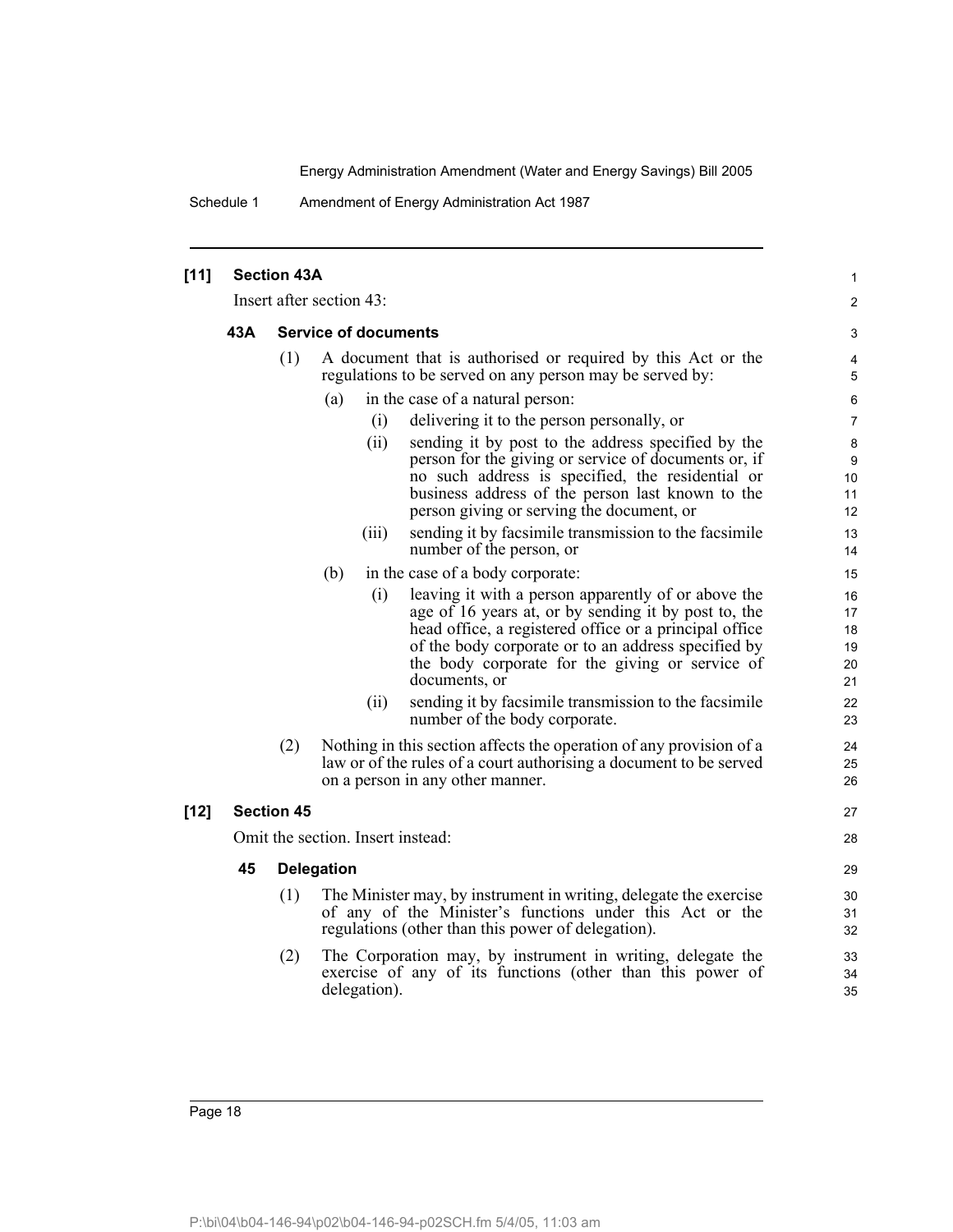Amendment of Energy Administration Act 1987 Material Contract Schedule 1

 $[14]$ 

|        |     | (3)                | The Director-General may, by instrument in writing, delegate the<br>exercise of any of the Director-General's functions under this Act<br>or any other Act administered by the Minister (other than this<br>power of delegation).                                                                                                                   | $\mathbf{1}$<br>$\overline{c}$<br>$\mathsf 3$<br>4 |
|--------|-----|--------------------|-----------------------------------------------------------------------------------------------------------------------------------------------------------------------------------------------------------------------------------------------------------------------------------------------------------------------------------------------------|----------------------------------------------------|
|        |     | (4)                | The Director-General may delegate the exercise of any of the<br>functions delegated to the Director-General by the Minister or the<br>Corporation, unless the Minister or the Corporation (as the case<br>may be) otherwise provides in the instrument of delegation to the<br>Director-General.                                                    | 5<br>$\,6$<br>$\overline{7}$<br>8<br>9             |
|        |     | (5)                | A delegation may be made only to:                                                                                                                                                                                                                                                                                                                   | 10                                                 |
|        |     |                    | the Director-General, or<br>(a)                                                                                                                                                                                                                                                                                                                     | 11                                                 |
|        |     |                    | a member of staff of a Government Department, or<br>(b)                                                                                                                                                                                                                                                                                             | 12                                                 |
|        |     |                    | the holder of a particular statutory or public office, or<br>(c)                                                                                                                                                                                                                                                                                    | 13                                                 |
|        |     |                    | a committee established under section 10 or Division 5 of<br>(d)<br>Part 6A.                                                                                                                                                                                                                                                                        | 14<br>15                                           |
| $[13]$ |     |                    | Section 46A Penalty notices (as inserted by the Electricity (Consumer<br>Safety) Act 2004)                                                                                                                                                                                                                                                          | 16<br>17                                           |
|        |     |                    | Insert "or the Director-General" after "the Corporation" in section 46A (9).                                                                                                                                                                                                                                                                        | 18                                                 |
| [14]   |     | <b>Section 47A</b> |                                                                                                                                                                                                                                                                                                                                                     | 19                                                 |
|        |     |                    | Insert after section 47:                                                                                                                                                                                                                                                                                                                            | 20                                                 |
|        | 47A |                    | <b>Offences by corporations</b>                                                                                                                                                                                                                                                                                                                     | 21                                                 |
|        |     | (1)                | If a corporation contravenes, whether by act or omission, any<br>provision of this Act or the regulations, each person who is a<br>director of the corporation or who is concerned in the<br>management of the corporation is taken to have contravened the<br>same provision if the person knowingly authorised or permitted<br>the contravention. | 22<br>23<br>24<br>25<br>26<br>27                   |
|        |     | (2)                | A person may be proceeded against and convicted under a<br>provision pursuant to subsection (1) whether or not the<br>corporation has been proceeded against or has been convicted<br>under the provision.                                                                                                                                          | 28<br>29<br>30<br>31                               |
|        |     | (3)                | Nothing in this section affects any liability imposed on a<br>corporation for an offence committed by the corporation under<br>this Act or the regulations.                                                                                                                                                                                         | 32<br>33<br>34                                     |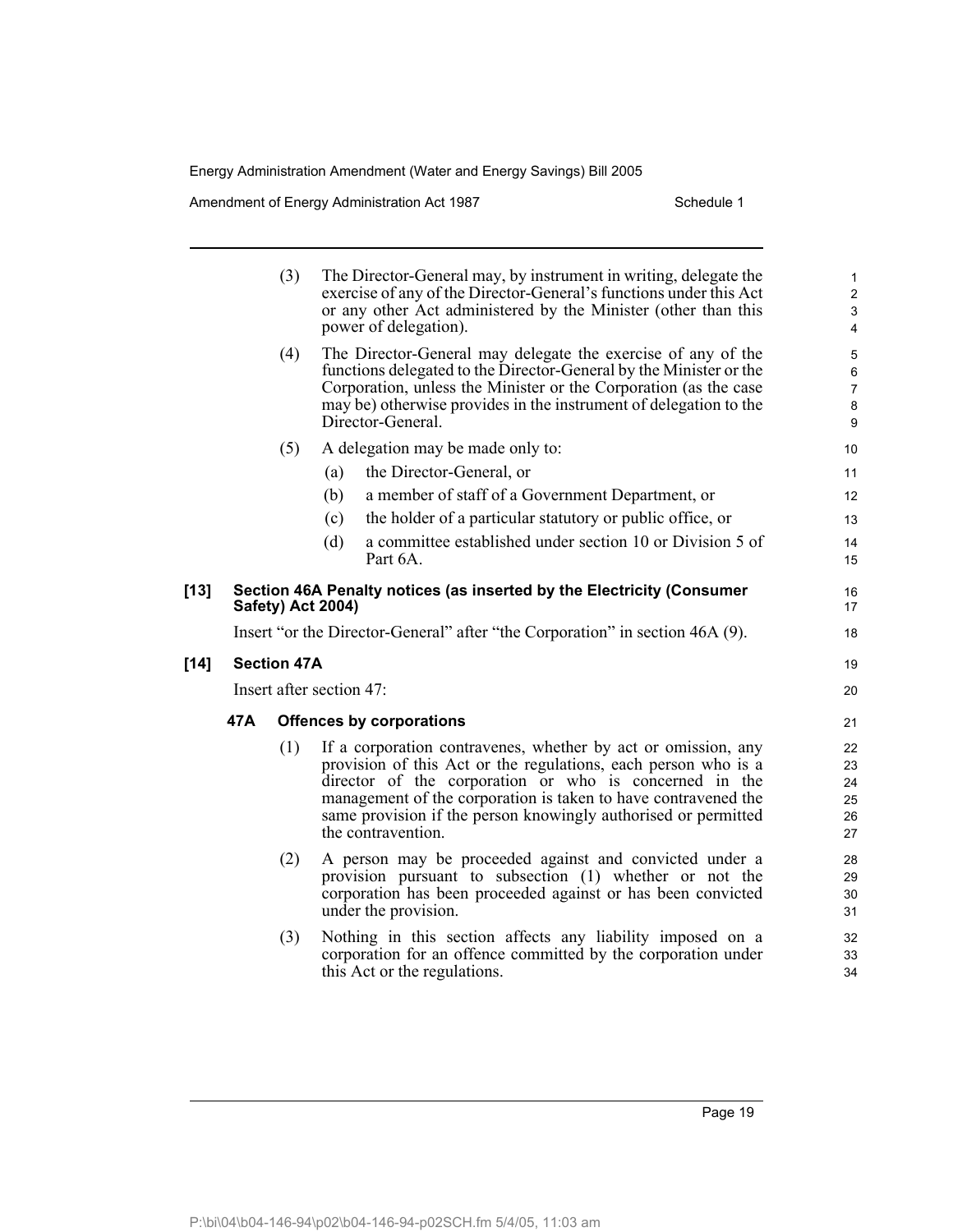Schedule 1 Amendment of Energy Administration Act 1987

| $[15]$ |                   | Schedule 2 Savings, transitional and other provisions                           | $\mathbf{1}$        |
|--------|-------------------|---------------------------------------------------------------------------------|---------------------|
|        |                   | Insert at the end of clause $1(1)$ :                                            | 2                   |
|        |                   | Energy Administration Amendment (Water and Energy Savings)<br>Act 2005          | 3<br>$\overline{4}$ |
| $[16]$ | <b>Schedule 2</b> |                                                                                 | 5                   |
|        |                   | Insert at the end of the Schedule (with appropriate Part and clause numbering): | 6                   |
|        | <b>Part</b>       | Provisions consequent on enactment of                                           | $\overline{7}$      |
|        |                   | <b>Energy Administration Amendment (Water</b>                                   | 8                   |
|        |                   | and Energy Savings) Act 2005                                                    | 9                   |
|        |                   | <b>Existing delegations</b>                                                     | 10                  |
|        |                   | The substitution of section 45 by the <i>Energy Administration</i>              | 11                  |
|        |                   | Amendment (Water and Energy Savings) Act 2005 does not affect                   | 12                  |
|        |                   | the continued validity of any delegation in force under that                    | 13                  |
|        |                   | section immediately before the substitution.                                    | 14                  |
|        |                   | Department of Energy, Utilities and Sustainability                              | 15                  |
|        |                   | The Department of Energy, Utilities and Sustainability (which                   | 16                  |
|        |                   | was previously called the Department of Energy) established                     | 17                  |
|        |                   | under section 6 of this Act before the repeal of that section is                | 18                  |
|        |                   | taken to have been established under the Public Sector                          | 19                  |
|        |                   | <b>Employment and Management Act 2002.</b>                                      | 20                  |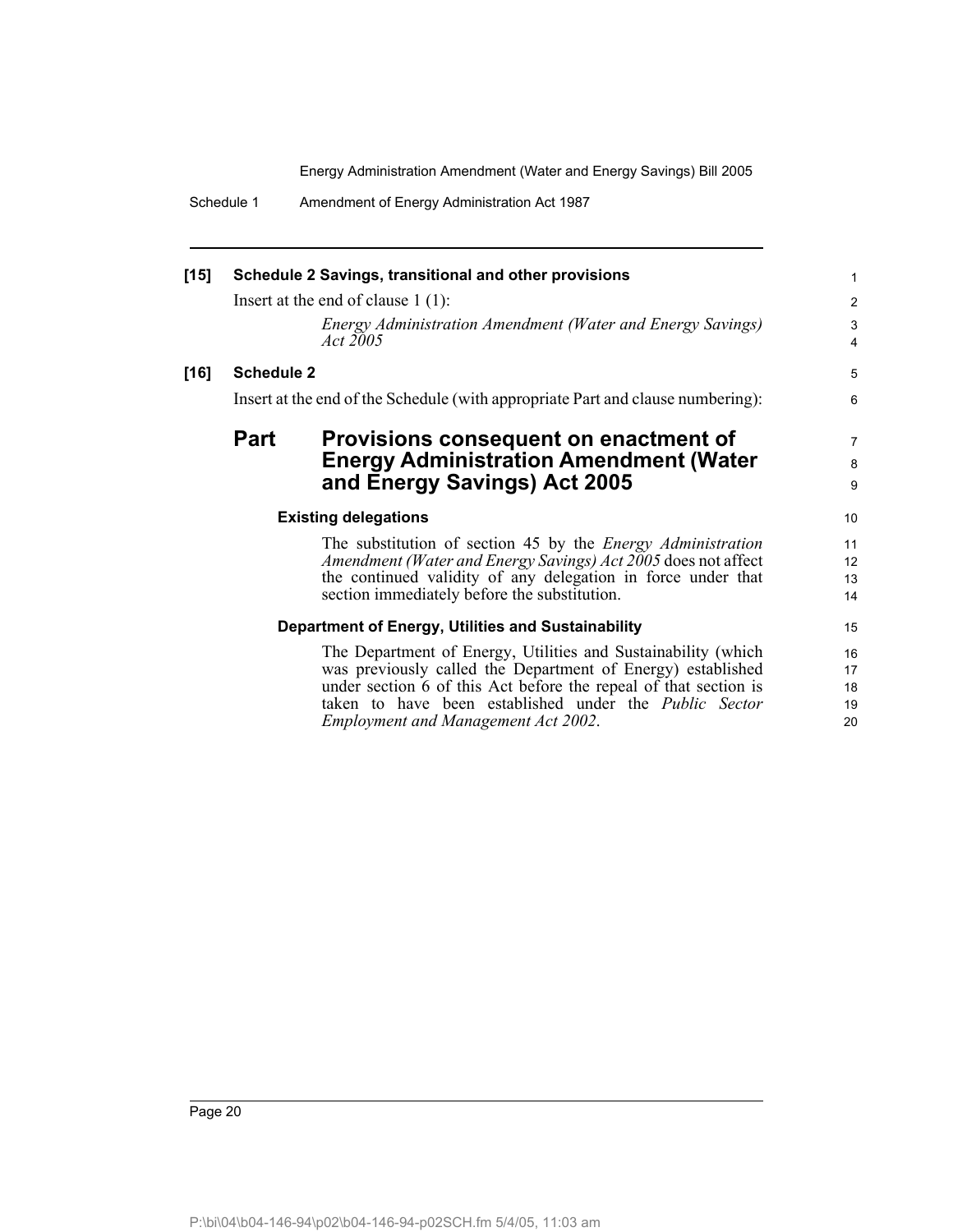Consequential amendment of other Acts and Regulations Schedule 2

|     | <b>Schedule 2</b><br><b>Consequential amendment of other Acts</b><br>and Regulations                                                                        | $\mathbf{1}$<br>$\overline{c}$ |
|-----|-------------------------------------------------------------------------------------------------------------------------------------------------------------|--------------------------------|
|     | (Section 4)                                                                                                                                                 | 3                              |
| 2.1 | Electricity (Consumer Safety) Act 2004 No 4                                                                                                                 | $\overline{4}$                 |
| [1] | Schedule 1 Savings, transitional and other provisions                                                                                                       | 5                              |
|     | Omit "Energy Administration Act 1987" from the definition of new electricity<br>safety <i>legislation</i> in clause $2(1)$ .                                | $\,6\,$<br>$\overline{7}$      |
|     | Insert instead "Energy and Utilities Administration Act 1987".                                                                                              | 8                              |
| [2] | Schedule 3, heading                                                                                                                                         | 9                              |
|     | Omit "Energy Administration Act 1987".                                                                                                                      | 10                             |
|     | Insert instead "Energy and Utilities Administration Act 1987".                                                                                              | 11                             |
| 2.2 | Electricity Safety Act 1945 (1946 No 13)                                                                                                                    | 12                             |
| [1] | <b>Section 4 Definitions</b>                                                                                                                                | 13                             |
|     | Omit "Energy Administration Act 1987" from the definition of Corporation in<br>section 4 $(1)$ .                                                            | 14<br>15                       |
|     | Insert instead "Energy and Utilities Administration Act 1987".                                                                                              | 16                             |
| [2] | <b>Section 9 Additional functions of Energy Corporation</b>                                                                                                 | 17                             |
|     | Omit "Energy Administration Act 1987" from section 9 (1).                                                                                                   | 18                             |
|     | Insert instead "Energy and Utilities Administration Act 1987".                                                                                              | 19                             |
| 2.3 | <b>Electricity Safety (Equipment Efficiency) Regulation 1999</b>                                                                                            | 20                             |
|     | <b>Clause 3 Definitions</b>                                                                                                                                 | 21                             |
|     | Omit "Energy Administration Act 1987" from the definition of the Act in<br>clause 3 (1) (as amended by the <i>Electricity (Consumer Safety) Act 2004</i> ). | 22<br>23                       |
|     | Insert instead "Energy and Utilities Administration Act 1987".                                                                                              | 24                             |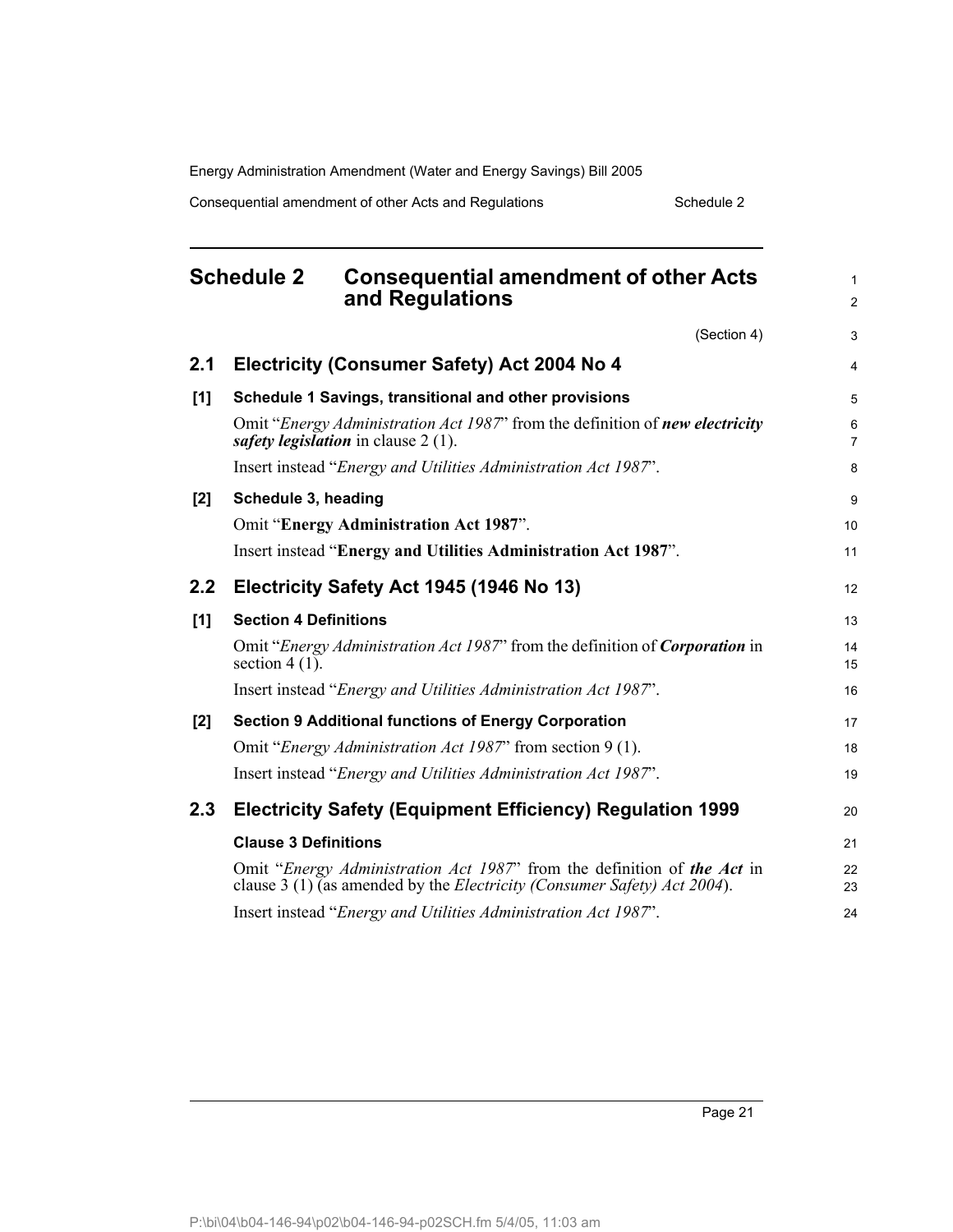| 2.4 |     |                          | <b>Electricity Supply Act 1995 No 94</b>                                                                                                                                                                                                            | 1                                 |
|-----|-----|--------------------------|-----------------------------------------------------------------------------------------------------------------------------------------------------------------------------------------------------------------------------------------------------|-----------------------------------|
| [1] |     | Part 4, Division 3A      |                                                                                                                                                                                                                                                     | 2                                 |
|     |     | Insert after Division 3: |                                                                                                                                                                                                                                                     | 3                                 |
|     |     | <b>Division 3A</b>       | Passing through contributions made to<br><b>Energy Savings Fund</b>                                                                                                                                                                                 | 4<br>5                            |
|     | 42A | <b>Definitions</b>       |                                                                                                                                                                                                                                                     | 6                                 |
|     |     |                          | In this Division:                                                                                                                                                                                                                                   | $\overline{7}$                    |
|     |     |                          | <b>Energy Savings Fund</b> means the Energy Savings Fund<br>established under section 34K of the <i>Energy and Utilities</i><br><i>Administration Act 1987.</i>                                                                                     | 8<br>9<br>10 <sup>1</sup>         |
|     |     |                          | <b>Fund contribution</b> means any contribution that a distribution<br>network service provider is required to make to the Energy<br>Savings Fund by an order made under section 34P of the <i>Energy</i><br>and Utilities Administration Act 1987. | 11<br>12 <sup>2</sup><br>13<br>14 |
|     |     |                          | <i>modification</i> includes addition, exception,<br>omission<br><sub>or</sub><br>substitution.                                                                                                                                                     | 15<br>16                          |
|     | 42B |                          | <b>Operation of Division</b>                                                                                                                                                                                                                        | 17                                |
|     |     | (1)                      | It is a condition of a retail supplier's licence that the licensee<br>comply with the requirements specified by this Division or in<br>regulations made for the purposes of this Division.                                                          | 18<br>19<br>20                    |
|     |     | (2)                      | This Division applies to retail customers of retail suppliers.                                                                                                                                                                                      | 21                                |
|     |     | (3)                      | However, this Division does not apply with respect to:                                                                                                                                                                                              | 22                                |
|     |     | (a)                      | any customer supply contracts entered into before the<br>commencement of this section, or                                                                                                                                                           | 23<br>24                          |
|     |     | (b)                      | any other person, matter or thing (or class of person, matter<br>or thing) prescribed by the regulations.                                                                                                                                           | 25<br>26                          |
|     |     | (4)                      | Nothing in this Division gives rise to any rights that are<br>justiciable by a customer of a licensee or to any grounds that<br>constitute a defence to proceedings for the recovery of any<br>amount from a customer of a retail supplier.         | 27<br>28<br>29<br>30              |
|     | 42C |                          | Regulations may make provision for passing through of Fund<br>contributions to retail customers                                                                                                                                                     | 31<br>32                          |
|     |     | (1)                      | The regulations may make provision for or with respect to<br>requiring or permitting any retail supplier to recover from its<br>retail customers:                                                                                                   | 33<br>34<br>35                    |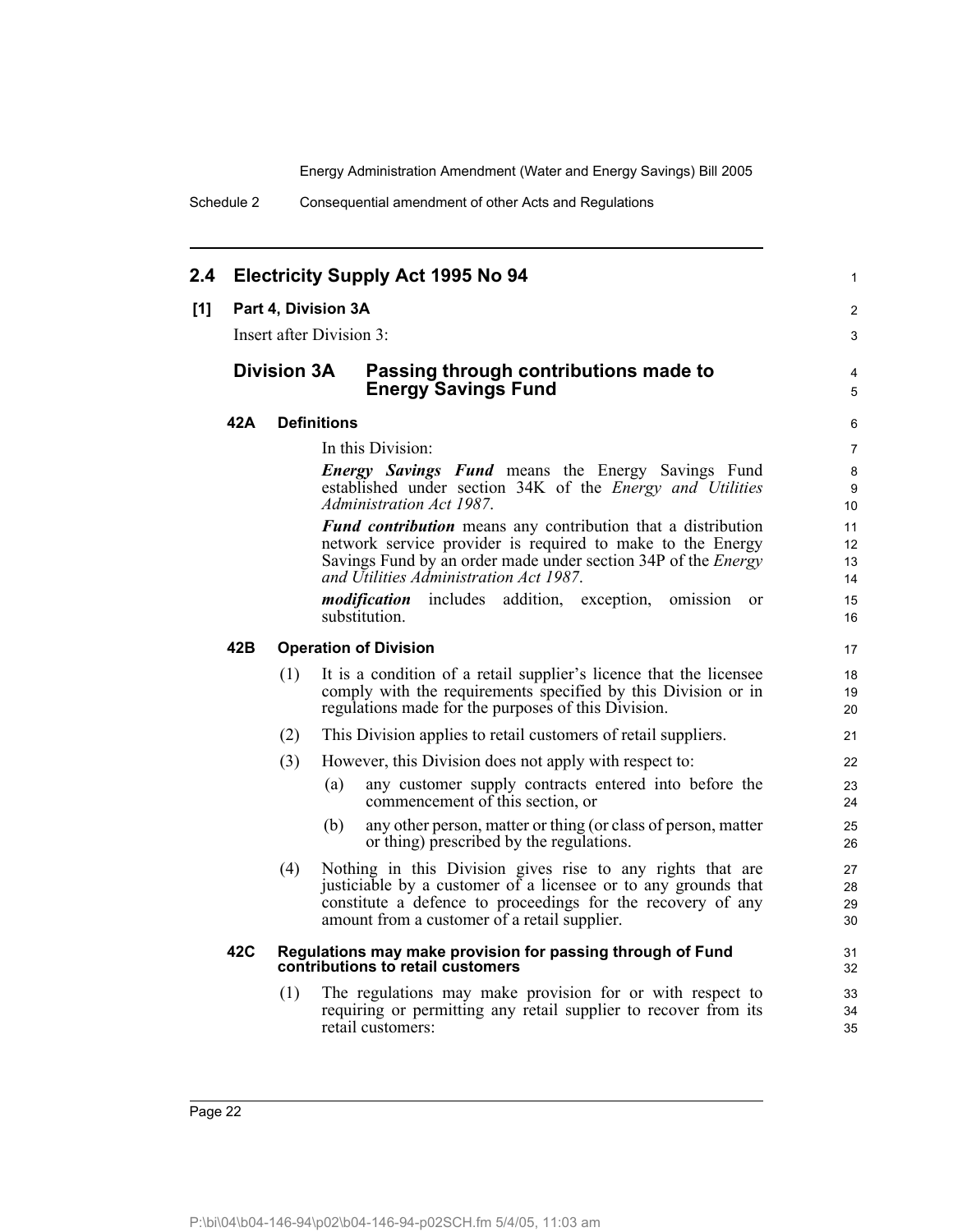Consequential amendment of other Acts and Regulations Schedule 2

|       |                             | (a) | if the retail supplier is also a distribution network service<br>provider—the cost of any Fund contributions it has made<br>in its capacity as a distribution network service provider, or                                                                                                                                                                                                                         | 1<br>$\overline{2}$<br>3               |
|-------|-----------------------------|-----|--------------------------------------------------------------------------------------------------------------------------------------------------------------------------------------------------------------------------------------------------------------------------------------------------------------------------------------------------------------------------------------------------------------------|----------------------------------------|
|       |                             | (b) | if the retail supplier is not a distribution network service<br>provider—the cost of any Fund contributions made by a<br>distribution network service provider that has been passed<br>through to the retail supplier by the provider.                                                                                                                                                                             | 4<br>5<br>6<br>$\overline{7}$          |
|       | (2)                         |     | Without limiting subsection (1), the regulations may make<br>provision for or with respect to any of the following matters:                                                                                                                                                                                                                                                                                        | 8<br>9                                 |
|       |                             | (a) | the conferral or imposition of functions on the Tribunal<br>with respect to the determination of amounts of the kind<br>referred to in subsection (1) that may be recovered by retail<br>suppliers from their retail customers (including applying<br>provisions of Division 5 or the Independent Pricing and<br>Regulatory Tribunal Act 1992 (or both) with such<br>modifications, if any, as may be prescribed), | 10<br>11<br>12<br>13<br>14<br>15<br>16 |
|       |                             | (b) | the imposition of conditions on the licences of retail<br>suppliers with respect to the recovery of amounts of the<br>kind referred to in subsection $(1)$ ,                                                                                                                                                                                                                                                       | 17<br>18<br>19                         |
|       |                             | (c) | the imposition or inclusion of conditions in customer<br>supply contracts with respect to the recovery of amounts of<br>the kind referred to in subsection $(1)$ .                                                                                                                                                                                                                                                 | 20<br>21<br>22                         |
| $[2]$ |                             |     | Schedule 6 Savings, transitional and other provisions                                                                                                                                                                                                                                                                                                                                                              | 23                                     |
|       |                             |     | Insert at the end of clause $1(1)$ :                                                                                                                                                                                                                                                                                                                                                                               | 24                                     |
|       |                             |     | Energy Administration Amendment (Water and Energy Savings)<br>Act 2005, but only to the extent that it amends this Act                                                                                                                                                                                                                                                                                             | 25<br>26                               |
| 2.5   |                             |     | <b>Essential Services Act 1988 No 41</b>                                                                                                                                                                                                                                                                                                                                                                           | 27                                     |
|       |                             |     | Section 5 Relationship to other Acts etc                                                                                                                                                                                                                                                                                                                                                                           | 28                                     |
|       |                             |     | Omit " <i>Energy Administration Act 1987</i> " from section 5 (a) (iii).                                                                                                                                                                                                                                                                                                                                           | 29                                     |
|       |                             |     | Insert instead "Energy and Utilities Administration Act 1987".                                                                                                                                                                                                                                                                                                                                                     | 30                                     |
| 2.6   | <b>Fines Act 1996 No 99</b> |     |                                                                                                                                                                                                                                                                                                                                                                                                                    | 31                                     |
|       |                             |     | Schedule 1 Statutory provisions under which penalty notices issued                                                                                                                                                                                                                                                                                                                                                 | 32                                     |
|       |                             |     | Omit "Energy Administration Act 1987" (as inserted by the Electricity<br>(Consumer Safety) Act 2004).                                                                                                                                                                                                                                                                                                              | 33<br>34                               |
|       |                             |     | Insert instead "Energy and Utilities Administration Act 1987".                                                                                                                                                                                                                                                                                                                                                     | 35                                     |

Page 23

**2.6**